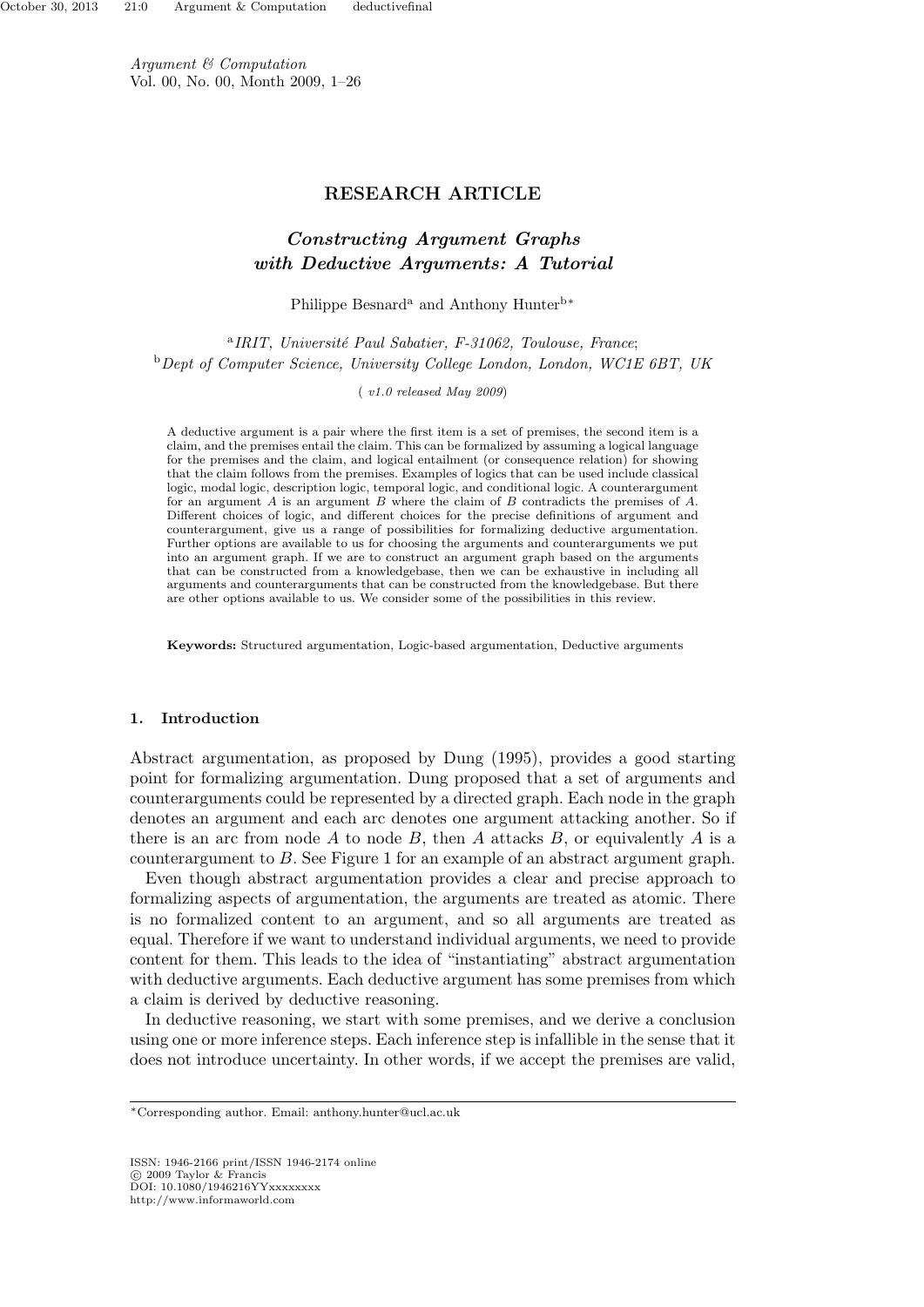then we should accept that the intermediate conclusion of each inference step is valid, and therefore we should accept that the conclusion is valid. For example, if we accept that Philippe and Tony are having tea together in London is valid, then we should accept that Philippe is not in Toulouse (assuming the background knowledge that London and Toulouse are different places, and that nobody can be in different places at the same time). As another example, if we accept that Philippe and Tony are having an ice cream together in Toulouse is valid, then we should accept that Tony is not in London. Note, however, we do not need to believe or know that the premises are valid to apply deductive reasoning. Rather, deductive reasoning allows us to obtain conclusions that we can accept contingent on the validity of their premises. So for the first example above, the reader might not know whether or not Philippe and Tony are having tea together in London. However, the reader can accept that Philippe is not in Toulouse, contingent on the validity of these premises. Important alternatives to deductive reasoning in argumentation, include inductive reasoning, abductive reasoning, and analogical reasoning.

In this tutorial, we assume that deductive reasoning is formalized by a monotonic logic. Each deductive argument is a pair where the first item is a set of premises that logically entails the second item according to the choice of monotonic logic. So we have a logical language to express the set of premises, and the claim, and we have a logical consequence relation to relate the premises to the claim.

Key benefits of deductive arguments include: (1) Explicit representation of the information used to support the claim of the argument; (2) Explicit representation of the claim of the argument; and (3) A simple and precise connection between the support and claim of the argument via the consequence relation. What a deductive argument does not provide is a specific proof of the claim from the premises. There may be more than one way of proving the claim from the premises, but the argument does not specify which is used. It is therefore indifferent to the proof used.

Deductive argumentation is formalized in terms of deductive arguments and counterarguments, and there are various choices for defining this (Besnard and Hunter (2008)). Deductive argumentation offers a simple route to instantiating abstract argumentation which we will consider in this tutorial paper. Perhaps the first paper to consider this is by Cayrol who instantiated Dung's proposal with deductive arguments based on classical logic (Cayrol (1995)).

In the rest of this tutorial, we will investigate some of the choices we have for defining arguments and counterarguments, and for how they can be used in modelling argumentation. We will focus on two choices for base logic. These are simple logic (which has a language of literals and rules of the form  $\alpha_1 \wedge \ldots \wedge \alpha_n \rightarrow \beta$ where  $\alpha_1, \ldots, \alpha_n, \beta$  are literals, and modus ponens is the only proof rule) and classical logic (propositional and first-order classical logic). Then for instantiating



Figure 1. Example of an abstract argument graph which captures a decision making scenario where there are two alternatives for treating a patient, diuretics or betablockers. Since only one treatment should be given for the disorder, each argument attacks the other. There is also a reason to not give betablockers, as the patient has emphysema which is a contraindication for this treatment.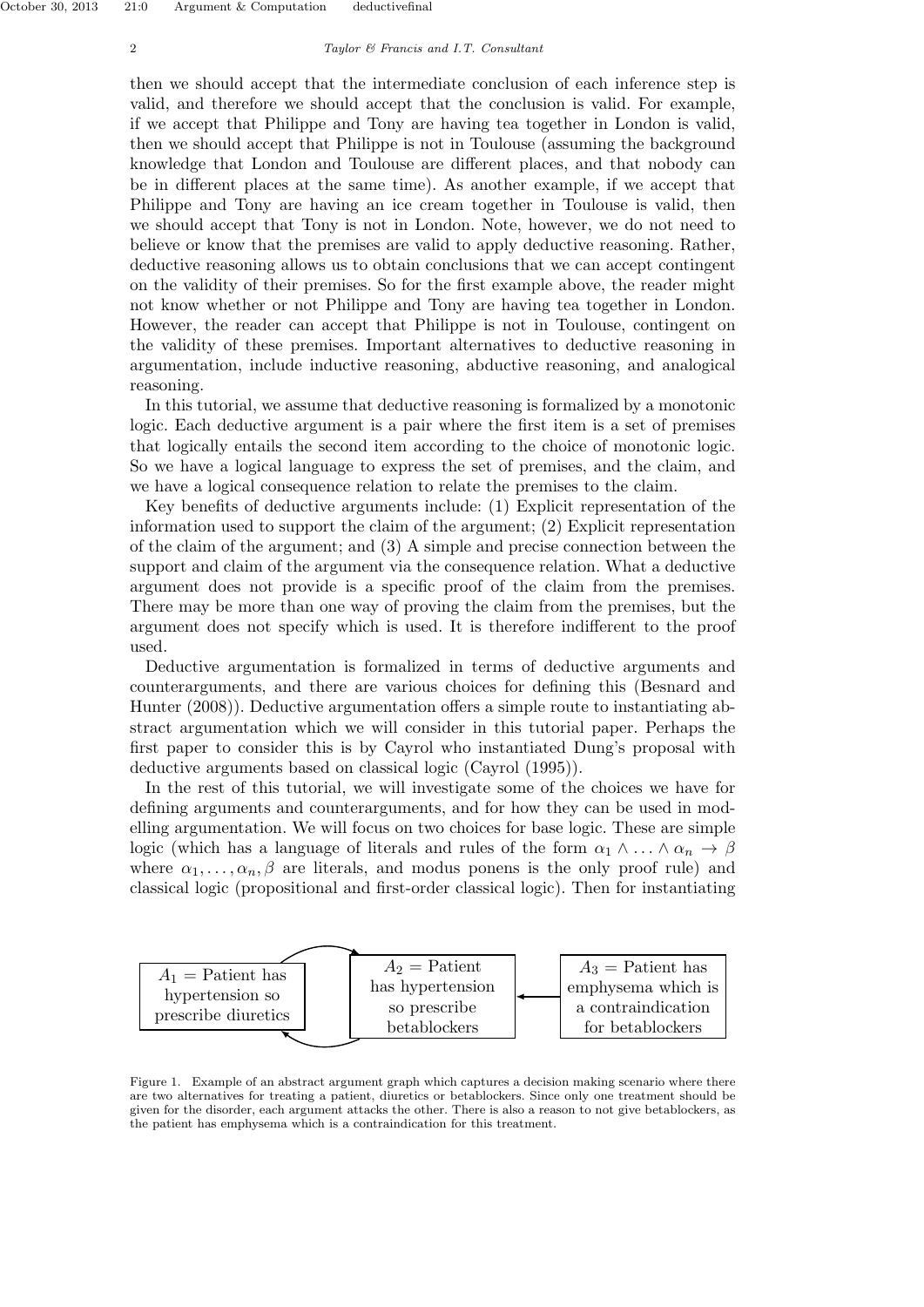Argument & Computation 3



Figure 2. Framework for constructing argument graphs with deductive arguments: For defining a specific argumentation system, there are four levels for the specification: (1) A base logic is required for defining the logical language and the consequence or entailment relation (i.e. what inferences follow from a set of formlulae); (2) A definition of an argument  $\langle \Phi, \alpha \rangle$  specified using the base logic (e.g.  $\Phi$  is consistent, and  $\Phi$  entails  $\alpha$ ); (3) A definition of counterargument specified using the base logic (i.e. a definition for when one argument attacks another); and (4) A definition of how the arguments and counterarguments are composed into an argument graph (which is either a descriptive graph or some form of generative graph).

argument graphs (i.e. for specifying what the arguments and attacks are in an argument graph), we will consider descriptive graphs and generative graphs defined informally as follows.

- Descriptive graphs Here we assume that the structure of the argument graph is given, and the task is to identify the premises and claim of each argument. Therefore the input is an abstract argument graph, and the output is an instantiated argument graph. This kind of task arises in many situations: For example, if we are listening to a debate, we hear the arguments exchanged, and we can construct the instantiated argument graph to reflect the debate.
- Generative graphs Here we assume that we start with a knowledgebase (i.e. a set of logical formula), and the task is to generate the arguments and counterarguments (and hence the attacks between arguments). Therefore, the input is a knowledgebase, and the output is an instantiated argument graph. This kind of task also arises in many situations: For example, if we are making a decision based on conflicting information. We have various items of information that we represent by formulae in the knowledgebase, and we construct an instantiated argument graph to reflect the arguments and counterarguments that follow from that information.

For constructing both descriptive graphs and generative graphs, there may be a dynamic aspect to the process. For instance, when constructing descriptive graphs, we may be unsure of the exact structure of the argument graph, and it is only by instantiating individual arguments that we are able to say whether it is attacked or attacks another argument. As another example, when constructing generative graphs, we may be involved in a dialogue, and so through the dialogue, we may obtain further information which allows us to generate further arguments that can be added to the argument graph.

So in order to construct argument graphs with deductive arguments, we need to specify the choice of logic (which we call the base logic) that we use to define arguments and counterarguments, the definition for arguments, the definition for counterarguments, and the definition for instantiating argument graphs. For the latter, we can either produce a descriptive graph or a generative graph. We will explore various options for generative graphs. We summarize the framework for constructing argument graphs with deductive arguments in Figure 2.

We proceed as follows: (Section 2) We briefly review the definitions for abstract argumentation; (Section 3) We consider options for arguments in deductive argumentation; (Section 4) We consider options for counterarguments in deductive argumentation; (Section 5) We consider options for constructing argument graphs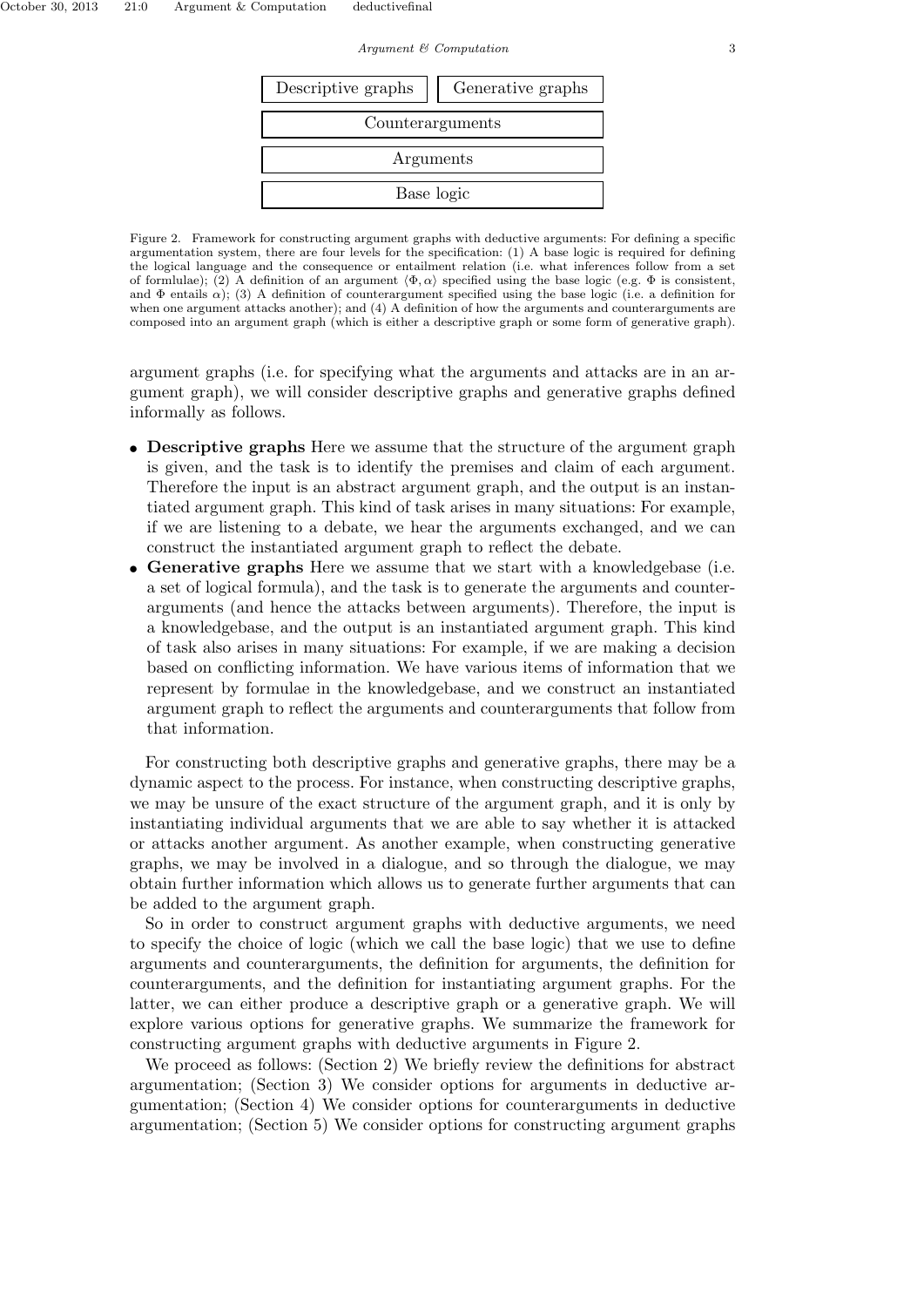instantiated with deductive arguments; (Section 6) We briefly compare the approach expounded in this tutorial to other approaches to structured argumentation; and (Section 7) We discuss the approach of deductive argumentation and provide suggestions for further reading.

## 2. Abstract argumentation

An abstract argument graph is a pair  $(A, \mathcal{R})$  where A is a set and  $\mathcal{R} \subseteq A \times A$ . Each element  $A \in \mathcal{A}$  is called an **argument** and  $(A, B) \in \mathcal{R}$  means that A **attacks** B (accordingly, A is said to be an **attacker** of B) and so A is a **counterargument** for B. A set of arguments  $S \subseteq A$  attacks  $A_i \in A$  iff there is an argument  $A_i \in S$ such that  $A_i$  attacks  $A_j$ . Also, S defends  $A_i \in \mathcal{A}$  iff for each argument  $A_j \in \mathcal{A}$ , if  $A_j$  attacks  $A_i$  then S attacks  $A_j$ . A set  $S \subseteq \mathcal{A}$  of arguments is **conflict-free** iff there are no arguments  $A_i$  and  $A_j$  in S such that  $A_i$  attacks  $A_j$ . Let  $\Gamma$  be a conflict-free set of arguments, and let Defended :  $\wp(A) \to \wp(A)$  be a function such that Defended(Γ) = {A | Γ defends A}. We consider the following extensions: (1) Γ is a complete extension iff  $\Gamma =$  Defended(Γ); (2) Γ is a grounded extension iff it is the minimal (w.r.t. set inclusion) complete extension; (3)  $\Gamma$  is a **preferred** extension iff it is a maximal (w.r.t. set inclusion) complete extension; and (4)  $\Gamma$ is a stable extension iff it is a preferred extension that attacks every argument that is not in the extension.

Some argument graphs can be large, and yet we might only be interested in whether some subset of the arguments is in an extension according to some semantics. For this, we introduce the following definitions that lead to the notion of a focal graph.

**Definition 2.1:** Let  $G = (\mathcal{A}, \mathcal{R})$  be an argument graph. An argument graph  $(\mathcal{A}', \mathcal{R}')$  is **faithful** with respect to  $(\mathcal{A}, \mathcal{R})$  iff  $(\mathcal{A}', \mathcal{R}')$  is a subgraph of  $(\mathcal{A}, \mathcal{R})$  and for all arguments  $A_i, A_j \in \mathcal{A}$ , if  $A_j \in \mathcal{A}'$  and  $(A_i, A_j) \in \mathcal{R}$ , then  $A_i \in \mathcal{A}'$ , and  $\mathcal{R}'$  $= \{ (A_i, A_j) | \mathcal{R} | A_i, A_j \in \mathcal{A}' \}.$ 

Example 2.2 Consider the following graph G



There are three subgraphs that are faithful with respect to  $G: (1)$  The graph  $G: (2)$ The subgraph containing just the argument  $A_1$ ; and (3) The following subgraph. All other subgraphs of G are not faithful.



A faithful subgraph has the same extensions as the graph modulo the arguments in the subgraph. So for every argument  $A$  in the subgraph, if  $A$  is in the grounded extension in the subgraph, then A is in the grounded extension of the graph, and vice versa. Similarly, for every argument  $A$  in the subgraph, if  $A$  is in a preferred extension of the subgraph, then  $A$  is in a preferred extension of the graph, and vice versa. This follows directly from the directionality criterion of Baroni and Giacomin (2007) that says that for a subgraph, arguments in the graph that do not attack any arguments in the subgraph have no affect on the extensions of the subgraph. Therefore, we can ignore the arguments that are not in a faithful subgraph.

**Definition 2.3:** Let  $\Pi \subseteq \mathcal{A}$  be a set of arguments of interest called the **focus**. A graph  $(\mathcal{A}', \mathcal{R}')$  is the focal graph of graph  $(\mathcal{A}, \mathcal{R})$  with respect to focus  $\Pi$  iff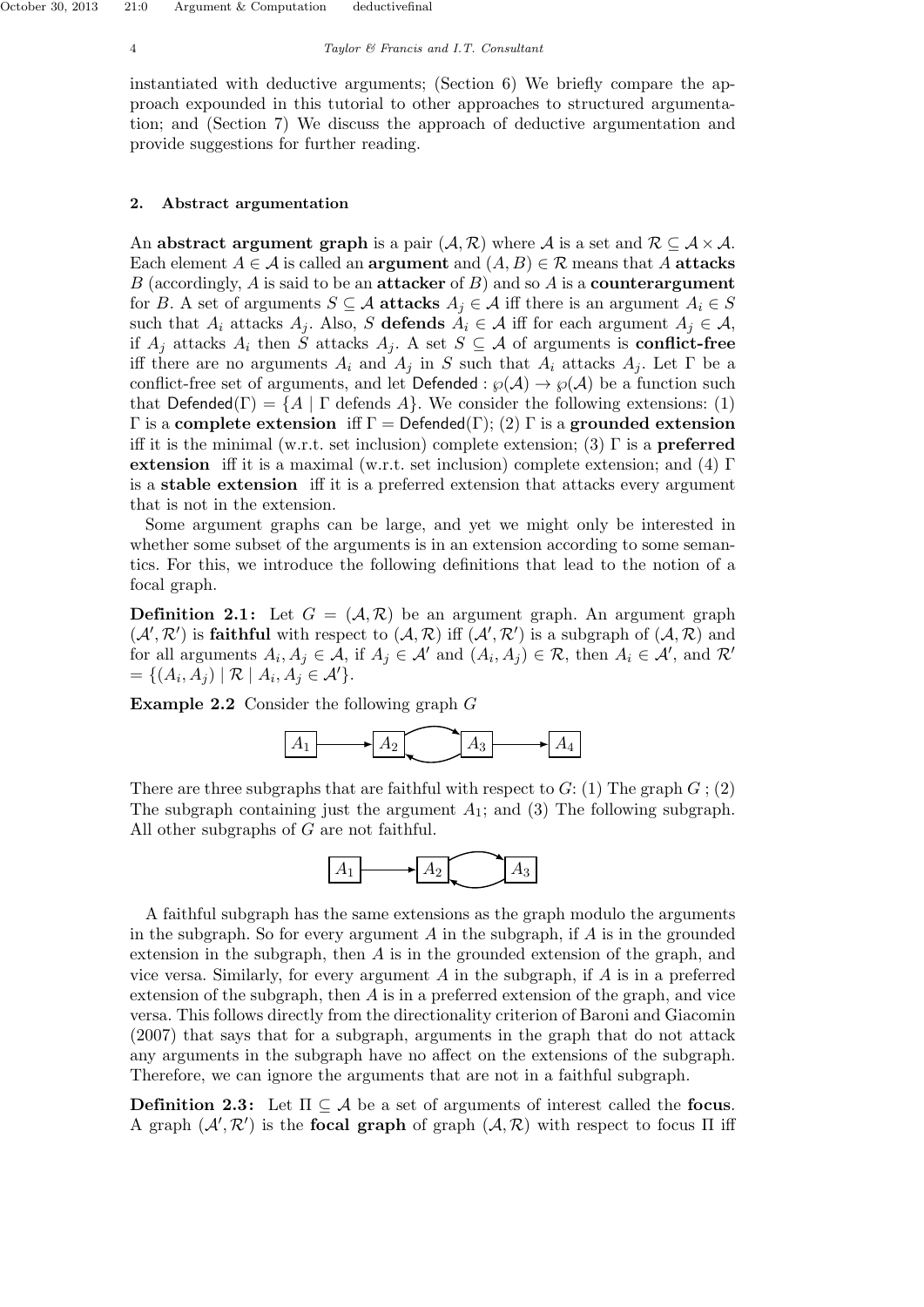$(\mathcal{A}', \mathcal{R}')$  is the smallest subgraph of  $(\mathcal{A}, \mathcal{R})$  such that  $\Pi \subseteq \mathcal{A}'$  and  $(\mathcal{A}', \mathcal{R}')$  is faithful with respect to  $(\mathcal{A}, \mathcal{R})$ .

**Example 2.4** Continuing Example 2.2, if we let  $\Pi = \{A_1, A_2\}$  be the focus, then the third subgraph (i.e. the faithful graph containing  $A_1$ ,  $A_2$ , and  $A_3$ ) is the focal graph.

The motivation for finding the focal graph is that given a set of arguments Π as the focus, we want to just have those arguments and any arguments that may affect whether or not any of the arguments in  $\Pi$  are in an extension. By taking the directionality of the arcs into account (i.e. the directionality criteria (Baroni and Giacomin (2007), Liao et al. (2011)), we can ignore the other arguments.

### 3. Arguments

Each argument in deductive argumentation is defined using a logic which we call the base logic. In this paper, we focus on two options for the base logic, namely simple logic and classical logic, but other options include conditional logic, temporal logic, and paraconsistent logic.

Let  $\mathcal L$  be a language for a logic, and let  $\vdash_i$  be the consequence relation for that logic. Therefore,  $\vdash_i \subseteq \wp(\mathcal{L}) \times \mathcal{L}$ . If  $\alpha$  is an atom in  $\mathcal{L}$ , then  $\alpha$  is a **positive literal** in L and  $\neg \alpha$  is a negative literal in L. For a literal  $\beta$ , the complement of  $\beta$ is defined as follows: If  $\beta$  is a positive literal, i.e. it is of the form  $\alpha$ , then the complement of  $\beta$  is the negative literal  $\neg \alpha$ , and if  $\beta$  is a negative literal, i.e. it is of the form  $\neg \alpha$ , then the complement of  $\beta$  is the positive literal  $\alpha$ .

A deductive argument is an ordered pair  $\langle \Phi, \alpha \rangle$  where  $\Phi \vdash_i \alpha$ .  $\Phi$  is the support, or premises, or assumptions of the argument, and  $\alpha$  is the claim, or conclusion, of the argument. The definition for a deductive argument only assumes that the premises entail the claim (i.e.  $\Phi \vdash_i \alpha$ ). For an argument  $A = \langle \Phi, \alpha \rangle$ , the function Support(A) returns  $\Phi$  and the function Claim(A) returns  $\alpha$ .

Many proposals have further constraints for an ordered pair  $\langle \Phi, \alpha \rangle$  to be an argument. The most commonly assumed constraint is the consistency constraint: An argument  $\langle \Phi, \alpha \rangle$  satisfies this constraint when  $\Phi$  is consistent. For richer logics, such as classical logic, consistency is often regarded as a desirable property of a deductive argument because claims that are obtained with logics such as classical logic from inconsistent premises are normally useless as illustrated in the next example.

Example 3.1 If we assume the consistency constraint, then the following are not arguments.

 $\langle \{\text{study}(Sid, logic), \neg \text{study}(Sid, logic)\}, \text{study}(Sid, logic) \leftrightarrow \neg \text{study}(Sid, logic)\rangle$ 

 $\langle \{\text{study(Sid, logic)}, \neg \text{study(Sid, logic)}\}, \text{KingOfFrance(Sid)}\rangle$ 

In contrast, for weaker logics (such as paraconsistent logics), it may be desirable to not impose the consistency constraint. With such logics, a credulous approach could be taken so that pros and cons could be obtained from inconsistent premises (as illustrated by the following example).

Example 3.2 If we assume the base logic is a paraconsistent logic (such as Belnap's four valued logic), and we do not impose the consistent constraint, then the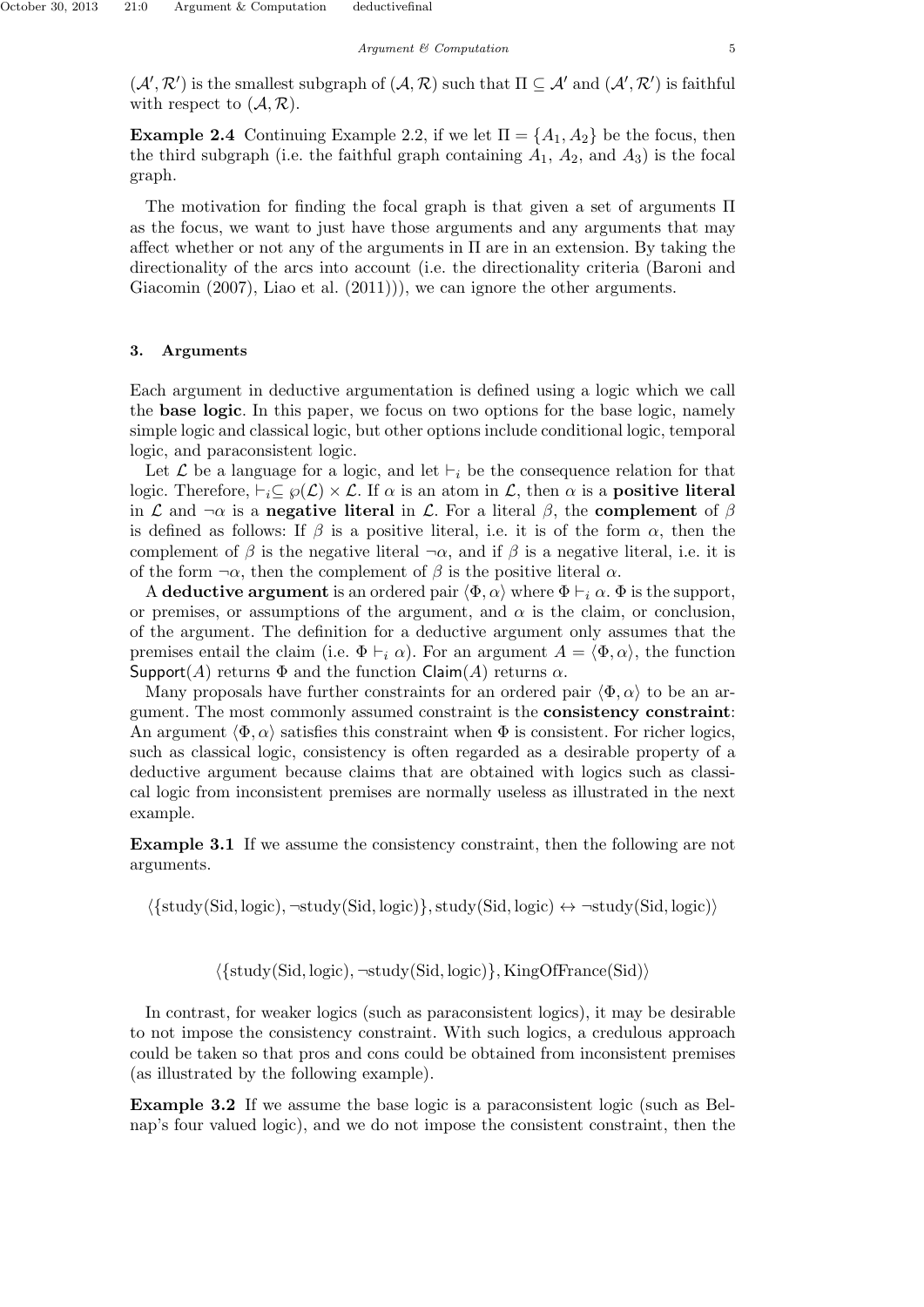following are arguments.

 $\langle \{\text{study(Sid, logic)} \wedge \neg \text{study(Sid, logic)}\}, \text{study(Sid, logic)}\rangle$ 

 $\langle \{\text{study}(Sid, logic) \wedge \neg \text{study}(Sid, logic)\}, \neg \text{study}(Sid, logic)\rangle$ 

Another commonly assumed constraint is the minimality constraint: An argument  $\langle \Phi, \alpha \rangle$  satisfies this constraint when there is no  $\Psi \subset \Phi$  such that  $\Psi \vdash \alpha$ . Minimality is often regarded as a desirable property of a deductive argument because it eliminates irrelevant premises (as in the following example).

Example 3.3 If we assume the minimality constraint, then the following is not an argument.

 $\langle \{\text{report}(\text{rain})\},\text{report}(\text{rain}) \rightarrow \text{carry}(\text{umbrella}),\text{happy}(\text{Sid})\},\text{carry}(\text{umbrella})\rangle$ 

When we construct a knowledgebase, with simple logic, classical logic, or other base logics, it is possible that some or all of the formulae could be incorrect. For instance, individual formulae may come from different and conflicting sources, they may reflect options that disagree, they may represent uncertain information. A knowledgebase may be inconsistent, and individual formulae may be contradictory. After all, if the knowledge is not inconsistent (i.e. it is consistent), then we will not have counterarguments. We may also include formulae that we know are not always correct. For instance, we may include a formula such as the following that says that a water sample taken from the Mediterranean sea in the summer will be above 15 degrees Celcius. While this may be a useful general rule, it is not always true. For instance, the sample could be taken when there is a period of bad weather, or the sample is taken from a depth of over 500 metres.

> $\forall X, Y$ .watersample $(X) \wedge$  location $(X, \text{Mediteranean})$  $\wedge$ season(X, summer)  $\wedge$  termperature(X, Y)  $\rightarrow$  Y  $> 15$

In the following subsections, we define arguments based on simple logic and on classical logic as the base logic. Alternative base logics include description logic, paraconsistent logic, temporal logic, and conditional logic.

## 3.1. Arguments based on simple logic

Simple logic is based on a language of literals and simple rules where each simple rule is of the form  $\alpha_1 \wedge \ldots \wedge \alpha_k \rightarrow \beta$  where  $\alpha_1$  to  $\alpha_k$  and  $\beta$  are literals. A simple logic knowledgebase is a set of literals and a set of simple rules. The consequence relation is modus ponens (i.e. implication elimination) as defined next.

**Definition 3.4:** The simple consequence relation, denoted  $\vdash_s$ , which is the smallest relation satisfying the following condition, and where  $\Delta$  is a simple logic knowledgebase:  $\Delta \vdash_s \beta$  iff there is an  $\alpha_1 \wedge \cdots \wedge \alpha_n \rightarrow \beta \in \Delta$ , and for each  $\alpha_i \in \{\alpha_1, \ldots, \alpha_n\}$ , either  $\alpha_i \in \Delta$  or  $\Delta \vdash_s \alpha_i$ .

Example 3.5 Let  $\Delta = \{a, b, a \wedge b \rightarrow c, c \rightarrow d\}$ . Hence,  $\Delta \vdash_s c$  and  $\Delta \vdash_s d$ . However,  $\Delta \nvdash_s a$  and  $\Delta \nvdash_s b$ .

**Definition 3.6:** Let  $\Delta$  be a simple logic knowledgebase. For  $\Phi \subseteq \Delta$ , and a literal  $\alpha$ ,  $\langle \Phi, \alpha \rangle$  is a simple argument iff  $\Phi \vdash_s \alpha$  and there is no proper subset  $\Phi'$  of  $\Phi$ such that  $\Phi' \vdash_s \alpha$ .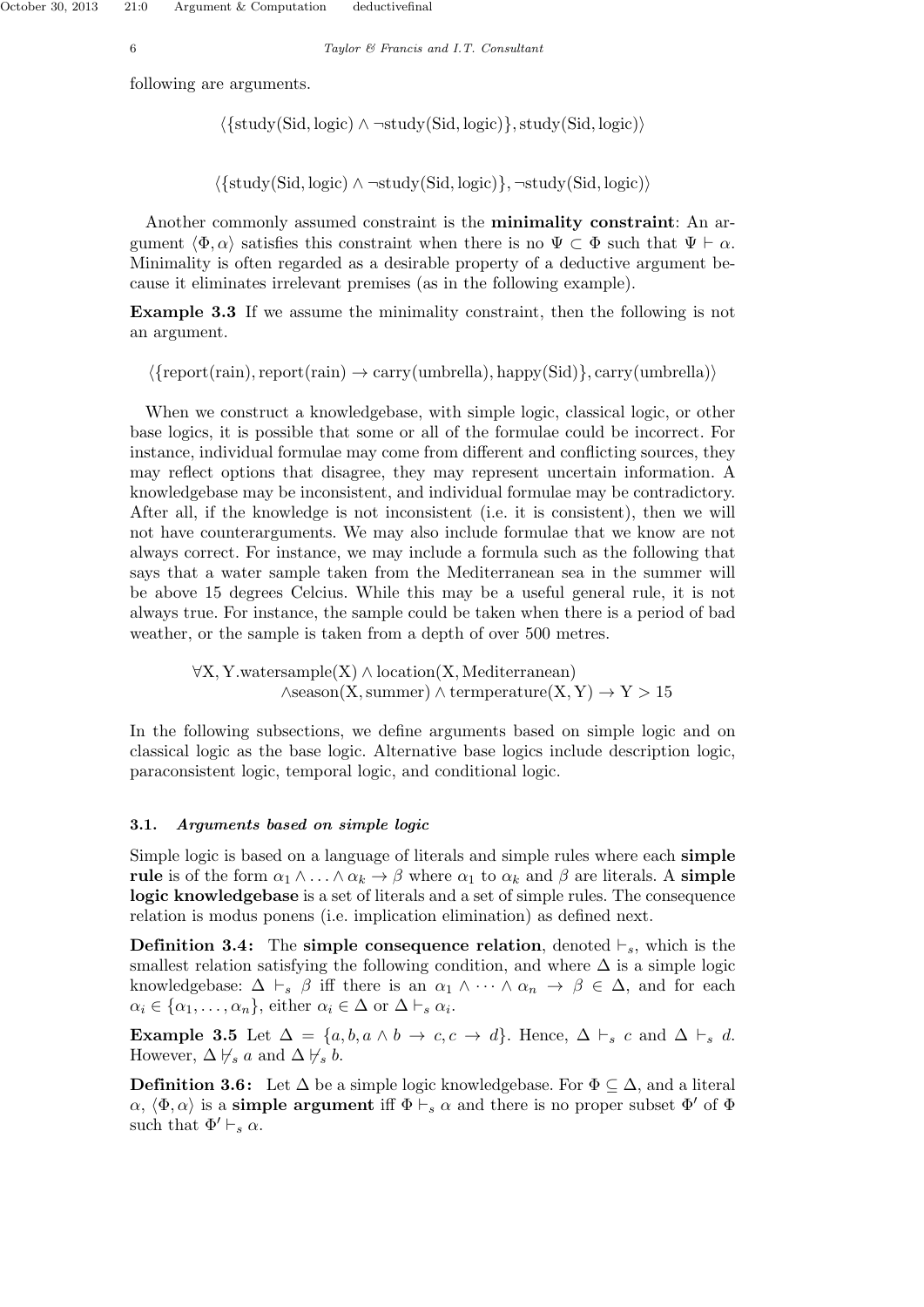So each simple argument is minimal but not necessarily consistent (where consistency for a simple logic knowledgebase  $\Delta$  means that for no atom  $\alpha$  does  $\Delta \vdash_s \alpha$ and  $\Delta \vdash_s \neg \alpha$  hold). We do not impose the consistency constraint in the definition for simple arguments as simple logic is paraconsistent, and therefore can support a credulous view on the arguments that can be generated.

**Example 3.7** Let  $p_1$ ,  $p_2$ , and  $p_3$  be the following formulae. Then  $\{\mathfrak{p}_1, \mathfrak{p}_2, \mathfrak{p}_3\}$ , goodInvestment(BP)) is a simple argument. Note, we use  $p_1, p_2$ , and p<sup>3</sup> as labels in order to make the presentation of the premises more concise.

 $p_1 = oil Company(BP)$  $p_2 = \text{goodPerformer}(BP)$  $p_3 = oil Company(BP) \wedge goodPerformance(BP)) \rightarrow goodInvestment(BP)$ 

Simple logic is a practical choice as a base logic for argumentation. Having a logic with simple rules and modus ponens is useful for applications because the behaviour is quite predictable in the sense that given a knowledgebase it is relatively easy to anticipate the inferences that come from the knowlegebase. Furthermore, it is relatively easy to implement an algorithm for generating the arguments and counterarguments from a knowledgebase. The downside of simple logic as a base logic is that the proof theory is weak. It only incorporates modus ponens (i.e. implication elimination) and so many useful kinds of reasoning (e.g. contrapositive reasoning) are not supported.

## 3.2. Arguments based on classical logic

Classical logic is appealing as the choice of base logic as it better reflects the richer deductive reasoning often seen in arguments arising in discussions and debates.

We assume the usual propositional and predicate (first-order) languages for classical logic, and the usual the classical consequence relation, denoted  $\vdash$ . A classical knowledgebase is a set of classical propositional or predicate formulae.

**Definition 3.8:** For a classical knowledgebase  $\Phi$ , and a classical formula  $\alpha$ ,  $\langle \Phi, \alpha \rangle$ is a **classical argument** iff  $\Phi \vdash \alpha$  and  $\Phi \not\vdash \bot$  and there is no proper subset  $\Phi'$  of  $\Phi$  such that  $\Phi' \vdash \alpha$ .

So a classical argument satisfies both minimality and consistency. We impose the consistency constraint because we want to avoid the useless inferences that come with inconsistency in classical logic (such as via ex falso quodlibet).

Example 3.9 The following classical argument uses a universally quantified formula in contrapositive reasoning to obtain the following claim about number 77.

 $\langle \{\forall X . \text{multipleOfTen}(X) \rightarrow \text{even}(X), \neg \text{even}(77)\}, \neg \text{multipleOfTen}(77)\rangle$ 

Given the central role classical logic has played in philosophy, linguistics, and computer science (software engineering, formal methods, data and knowledge engineering, artificial intelligence, computational linguistics, etc.), we should consider how it can be used in argumentation. Classical propositional logic and classical predicate logic are expressive formalisms which capture deeper insights about the world than is possible with restricted formalisms such as simple logic.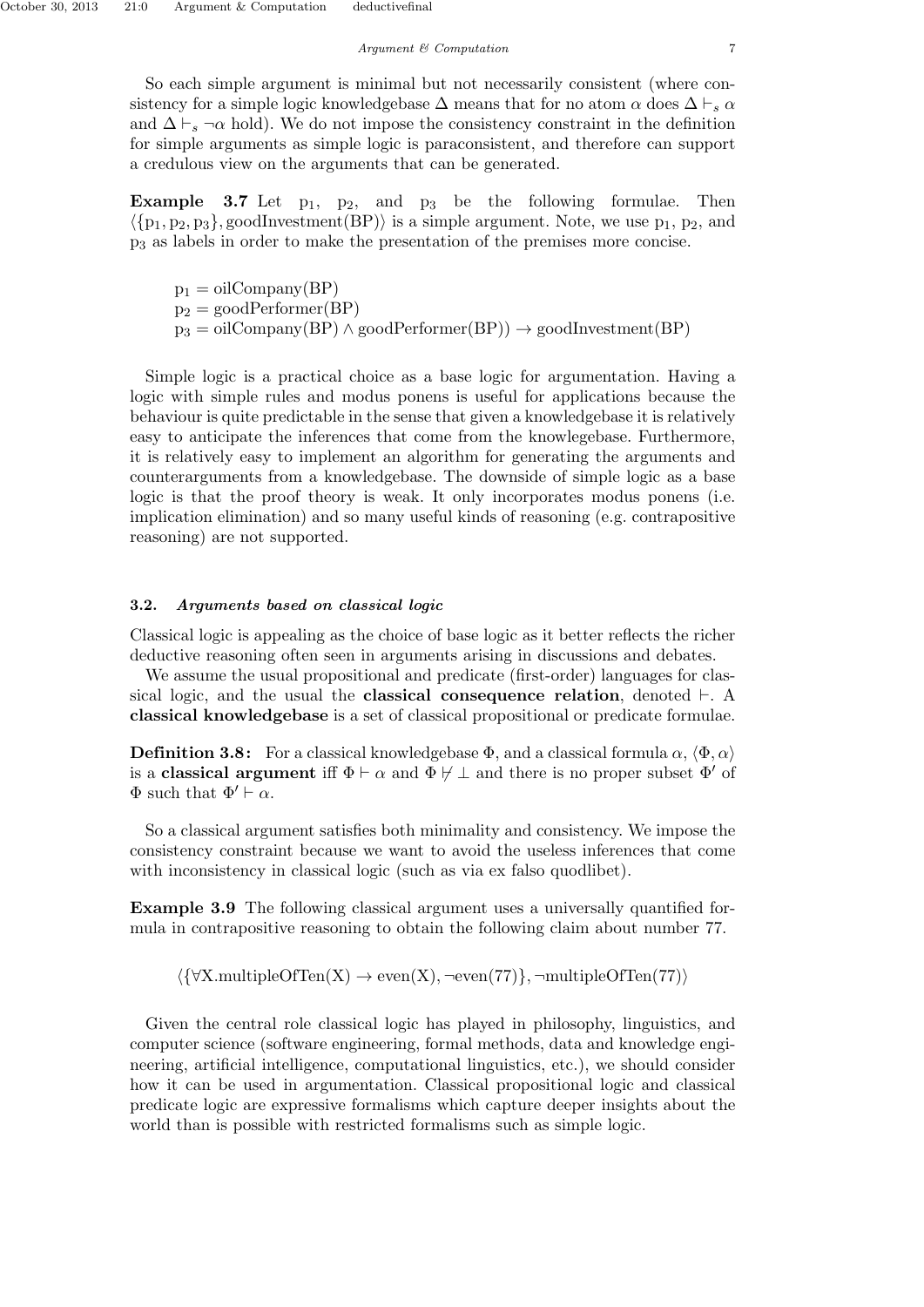## 4. Counterarguments

A counterargument is an argument that attacks another argument. In deductive argumentation, we define the notion of counterargument in terms of logical contradiction between the claim of the counterargument and the premises of claim of the attacked argument. We explore some of the kinds of counterargument that can be specified for simple logic and classical logic.

## 4.1. Counterguments based on simple logic

For simple logic, we consider two forms of counterargument. For this, recall that literal  $\alpha$  is the complement of literal  $\beta$  if and only if  $\alpha$  is an atom and  $\beta$  is  $\neg \alpha$  or if  $\beta$  is an atom and  $\alpha$  is  $\neg \beta$ .

**Definition 4.1:** For simple arguments A and B, we consider the following type of simple attack:

- A is a simple undercut of B if there is a simple rule  $\alpha_1 \wedge \cdots \wedge \alpha_n \rightarrow \beta$  in Support(B) and there is an  $\alpha_i \in \{\alpha_1, \dots, \alpha_n\}$  such that Claim(A) is the complement of  $\alpha_i$
- A is a simple rebut of B if  $Claim(A)$  is the complement of  $Claim(B)$

**Example 4.2** The first argument  $A_1$  captures the reasoning that the metro is an efficient form of transport, so one can use it. The second argument  $A_2$  captures the reasoning that there is a strike on the metro, and so the metro is not an efficient form of transport (at least on the day of the strike).  $A_2$  undercuts  $A_1$ .

 $A_1 = \langle \{\text{efficientMetro}, \text{efficientMetro} \rightarrow \text{useMetro}\}, \text{useMetro}\rangle$  $A_2 = \langle \{\text{strikeMetro}, \text{strikeMetro} \rightarrow \neg \text{efficientMetro}\}, \neg \text{efficientMetro}\rangle$ 

**Example 4.3** The first argument  $A_1$  captures the reasoning that the government has a budget deficit, and so the government should cut spending. The second argument  $A_2$  captures the reasoning that the economy is weak, and so the government should not cut spending. The arguments rebut each other.

 $A_1 = \langle {\text{govDeficit}}, {\text{govDeficit}} \to {\text{cutGovSpending}}\rangle, {\text{cutGovSpending}}\rangle$  $A_2 = \langle \{\text{weakEconomy}, \text{weakEconomy} \rightarrow \neg \text{cutGovSpending}\}, \neg \text{cutGovSpending}\rangle$ 

So in simple logic, a rebut attacks the claim of an argument, and an undercut attacks the premises of the argument (either by attacking one of the literals, or by attacking the consequent of one of the rules in the premises).

Simple arguments and counterarguments can be used to model defeasible reasoning. For this, we use simple rules that are normally correct but sometimes are incorrect. For instance, if Sid has the goal of going to work, Sid takes the metro. This is generally true, but sometimes Sid works at home, and so it is no longer true that Sid takes the metro, as we see in the next example.

**Example 4.4** The first argument  $A_1$  captures the general rule that if workDay holds, then useMetro(Sid) holds. The use of the simple rule in  $A_1$  requires that the assumption normal holds. This is given as an assumption. The second argument  $A_2$ undercuts the first argument by contradicting the assumption that normal holds

 $A_1 = \{\{\text{workDay}, \text{normal}, \text{workDay} \wedge \text{normal} \rightarrow \text{useMetro}(Sid)\}, \text{useMetro}(Sid))\}$  $A_2 = \langle {\text{workAtHome}(Sid), \text{workAtHome}(Sid) \rightarrow \neg \text{normal}} \rangle$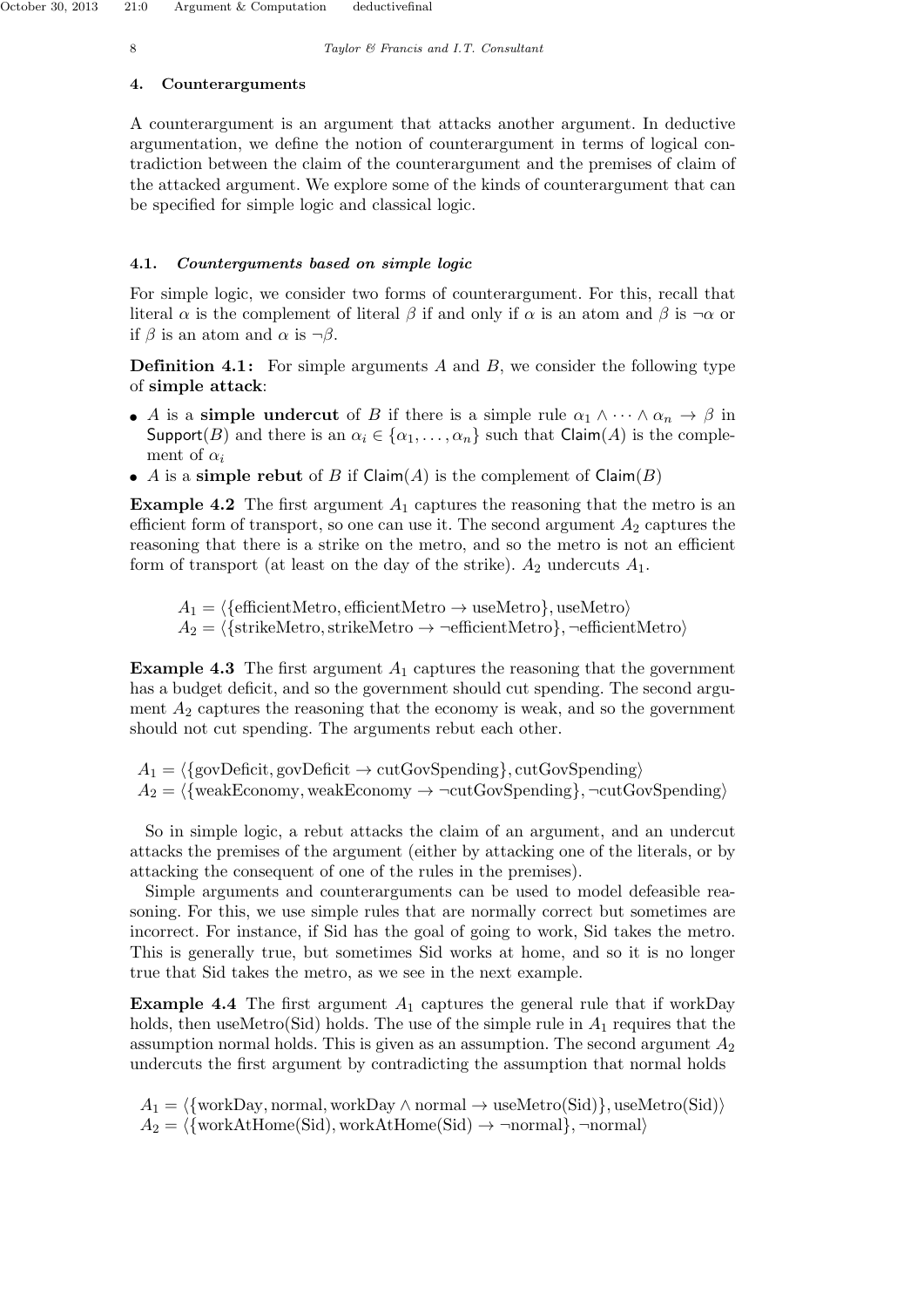If we start with just argument  $A_1$ , then  $A_1$  is undefeated, and so useMetro(Sid) is an acceptable claim. However, if we then add  $A_2$ , then  $A_1$  is a defeated argument and  $A_2$  is an undefeated argument. Hence, if we have  $A_2$ , we have to withdraw useMetro(Sid) as an acceptable claim.

So by having appropriate conditions in the antecedent of a simple rule we can disable the rule by generating a counterargument that attacks it. This in effect stops the usage of the simple rule. This means that we have a convention to attack an argument based on the inferences obtained by the simple logic (e.g. as in Example 4.2 and Example 4.3), or on the rules used (e.g. Example 4.4).

This way to disable rules by adding appropriate conditions (as in Example 4.4) is analogous to the use abnormality predicates used in formalisms such as circumscription (see for example McCarthy (1980)). We can use the same approach to capture defeasible reasoning in other logics such as classical logic. Note, this does not mean that we turn the base logic into a nonmonotonic logic. Both simple logic and classical logic are monotonic logics. Hence, for a simple logic knowledgebase  $\Delta$ (and similarly for a classical logic knowledgebase  $\Delta$ ), the set of simple arguments (respectively classical arguments) obtained from  $\Delta$  is a subset of the set of simple arguments (respectively classical arguments) obtained from  $\Delta \cup {\alpha}$  where  $\alpha$  is a formula not in  $\Delta$ . But at the level of evaluating arguments and counterarguments. we have non-monotonic defeasible behaviour. For instance in Example 4.2, with just  $A_1$  we have the acceptable claim that useMetro, but then when we have also  $A_2$ , we have to withdraw this claim. In other words, if the set of simple arguments is  $\{A_1\}$ , then we can construct an argument graph with just  $A_1$ , and by applying Dung's dialectical semantics, there is one extension containing  $A_1$ . However, if the set of simple arguments is  $\{A_1, A_2\}$ , then we can construct an argument graph with  $A_1$  attacked by  $A_2$ , and by applying Dung's dialectical semantics, there is one extension containing  $A_2$ . This illustrates the fact that the argumentation process is nonmonotonic.

## 4.2. Counterarguments based on classical logic

Given the expressivity of classical logic (in terms of language and inferences), there are a number of natural ways that we can define counterarguments.

**Definition 4.5:** Let  $A$  and  $B$  be two classical arguments. We define the following types of classical attack.

- A is a classical defeater of B if  $\text{Claim}(A) \vdash \neg \bigwedge \text{Support}(B)$ .
- A is a classical direct defeater of B if  $\exists \phi \in \text{Support}(B)$  s.t. Claim $(A) \vdash \neg \phi$ .
- A is a classical undercut of B if  $\exists \Psi \subseteq \mathsf{Support}(B) \text{ s.t. } \mathsf{Claim}(A) \equiv \neg \bigwedge \Psi.$
- A is a classical direct undercut of B if  $\exists \phi \in \mathsf{Support}(B)$  s.t. Claim $(A) \equiv \neg \phi$ .
- A is a classical canonical undercut of B if Claim $(A) \equiv \neg \bigwedge \text{Support}(B)$ .
- A is a classical rebuttal of B if Claim $(A) \equiv \neg \text{Claim}(B)$ .
- A is a classical defeating rebuttal of B if Claim(A)  $\vdash \neg \text{Claim}(B)$ .

To illustrate these different notions of classical counterargument, we consider the following examples, and we relate these definitions in Figure 3 where we show that classical defeaters are the most general of these definitions.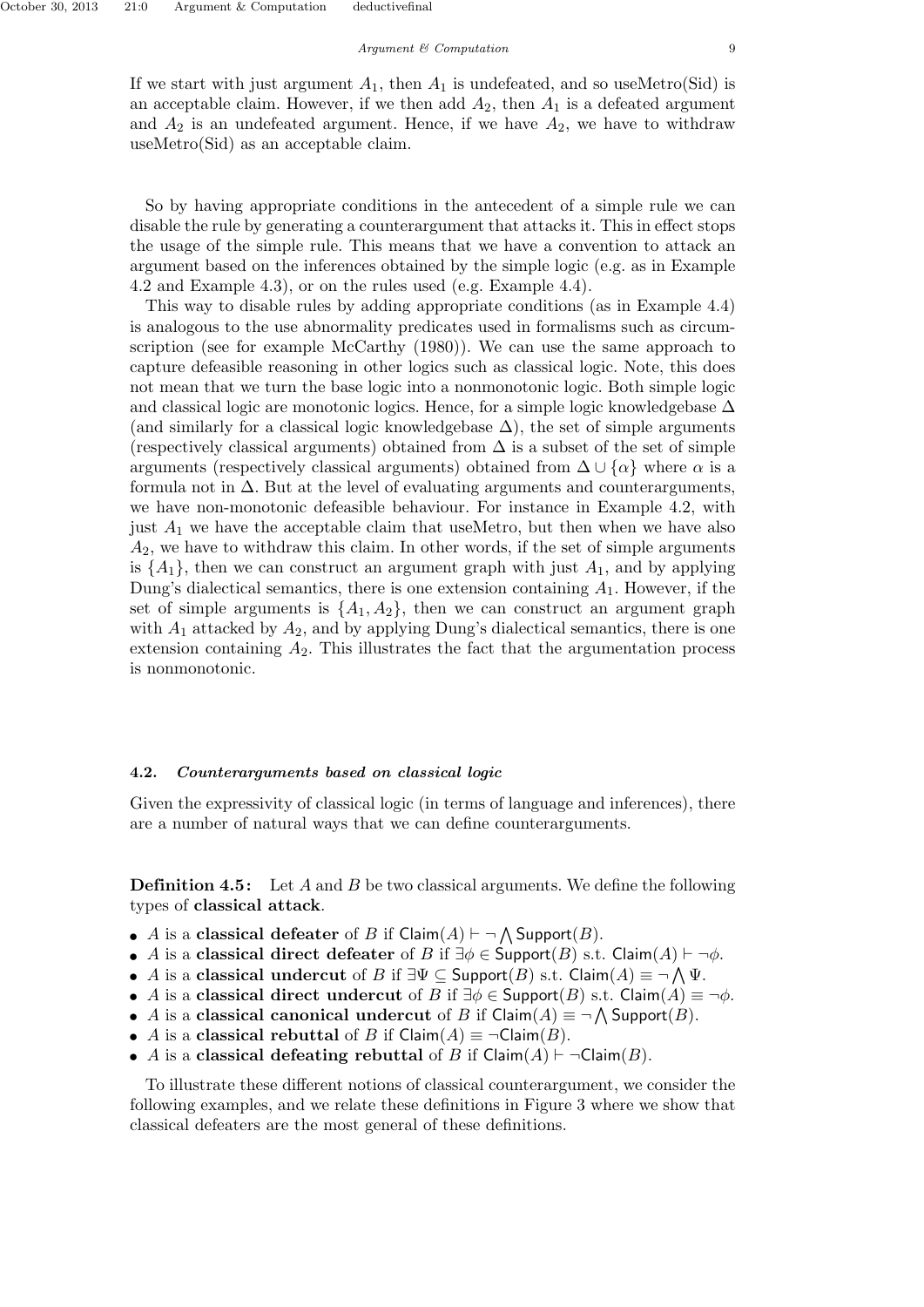

Figure 3. We can represent the containment between the classical attack relations as above where an arrow from  $R_1$  to  $R_2$  indicates that  $R_1 \subseteq R_2$ . For proofs, see Besnard and Hunter (2001) and Gorogiannis and Hunter (2011).

Example 4.6 Let  $\Delta = \{a \lor b, a \leftrightarrow b, c \to a, \neg a \land \neg b, a, b, c, a \to b, \neg a, \neg b, \neg c\}$ 

 $\langle \{a \vee b, c\}, (a \vee b) \wedge c \rangle$  is a classical defeater of  $\langle \{\neg a, \neg b\}, \neg a \wedge \neg b \rangle$  $\langle \{a \vee b, c\}, (a \vee b) \wedge c \rangle$  is a classical direct defeater of  $\langle \{\neg a \wedge \neg b\}, \neg a \wedge \neg b \rangle$  $\langle \{\neg a \wedge \neg b\}, \neg (a \wedge b) \rangle$  is a classical undercut of  $\langle \{a, b, c\}, a \wedge b \wedge c \rangle$  $\langle \{\neg a \wedge \neg b\}, \neg a \rangle$  is a classical direct undercut of  $\langle \{a, b, c\}, a \wedge b \wedge c \rangle$  $\langle \{\neg a \wedge \neg b\}, \neg (a \wedge b \wedge c) \rangle$  is a classical canonical undercut of  $\langle \{a, b, c\}, a \wedge b \wedge c \rangle$  $\langle \{a, a \to b\}, b \lor c \rangle$  is a classical rebuttal of  $\langle \{\neg a \land \neg b, \neg c\}, \neg (b \lor c) \rangle$  $\langle \{a, a \rightarrow b\}, b \rangle$  is a classical defeating rebuttal of  $\langle \{\neg a \wedge \neg b, \neg c\}, \neg (b \vee c) \rangle$ 

Using simple logic, the definitions for counterarguments against the support of another argument are limited to attacking just one of the items in the support. In contrast, using classical logic, a counterargument can be against more than one item in the support. For example, in Example 4.7, the undercut is not attacking an individual premise but rather saying that two of the premises are incompatible (in this case that the premises lowCostFly and luxuryFly are incompatible).

**Example 4.7** Consider the following arguments.  $A_1$  is attacked by  $A_2$  as  $A_2$  is an undercut of  $A_1$  though it is neither a direct undercut nor a canonical undercut. Essentially, the attack says that the flight cannot be both a low cost flight and a luxury flight.

$$
A_1 = \langle \{\text{lowCostFly}, \text{luxuryFly}, \text{lowCostFly} \land \text{luxuryFly} \rightarrow \text{goodFly} \}, \text{goodFly} \rangle
$$
  
\n $A_2 = \langle \{\text{--lowCostFly} \lor \text{--luxuryFly} \}, \text{--lowCostFly} \lor \text{--luxuryFly} \rangle$ 

Trivially, undercuts are defeaters but it is also quite simple to establish that rebuttals are defeaters. Furthermore, if an argument has defeaters then it has undercuts. It may happen that an argument has defeaters but no rebuttals as illustrated next.

Example 4.8 Let  $\Delta = \{\text{-containsGarlic} \wedge \text{goodDish}, \text{-goodDish}\}\.$  Then the following argument has at least one defeater but no rebuttal.

 $\langle \{-\text{containsGarlic} \wedge \text{goodDish}\}, \neg \text{containsGarlic}\rangle$ 

There are some important differences between rebuttals and undercuts that can be seen in the following examples.

**Example 4.9** Consider the following arguments. The first argument  $A_1$  is a direct undercut to the second argument  $A_2$ , but neither rebuts each other. Furthermore,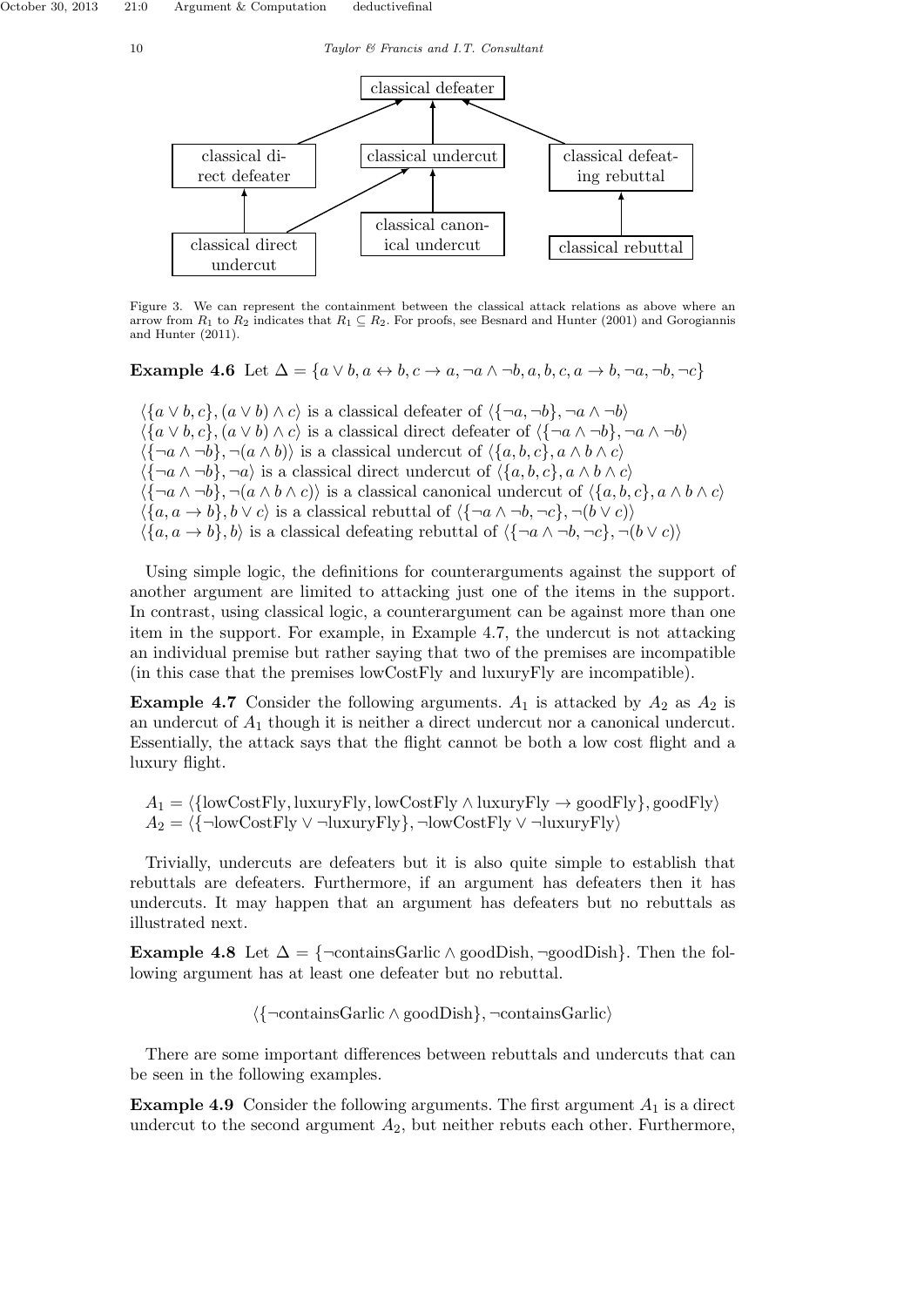$A_1$  "agrees" with the claim of  $A_2$  since the premises of  $A_1$  could be used for an alternative argument with the same claim as  $A_2$ .

 $A_1 = \langle \{\neg containsGarlic \land \neg goodDish\}, \neg containsGarlic \rangle$  $A_2 = \langle \{\text{containsGarlic}, \text{containsGarlic} \rightarrow \neg \text{goodDish}\}, \neg \text{goodDish}\rangle$ 

Example 4.10 Consider the following arguments. The first argument is a rebuttal of the second argument, but it is not an undercut because the claim of the first argument is not equivalent to the negation of some subset of the premises of the second argument.

 $A_1 = \langle \{ \text{goodDish} \}, \text{goodDish} \rangle$  $A_2 = \langle \{\text{containsGarlic}, \text{containsGarlic} \rightarrow \neg \text{goodDish}\}, \neg \text{goodDish}\rangle$ 

So an undercut for an argument need not be a rebuttal for that argument, and a rebuttal for an argument need not be an undercut for that argument.

Arguments are not necessarily independent. In a sense, some encompass others (possibly up to some form of equivalence), which is the topic we now turn to.

**Definition 4.11:** An argument  $\langle \Phi, \alpha \rangle$  is **more conservative** than an argument  $\langle \Psi, \beta \rangle$  iff  $\Phi \subset \Psi$  and  $\beta \vdash \alpha$ .

**Example 4.12**  $\langle \{a\}, a \vee b \rangle$  is more conservative than  $\langle \{a, a \rightarrow b\}, b \rangle$ .

Roughly speaking, a more conservative argument is more general: It is, so to speak, less demanding on the support and less specific about the claim.

Example 4.13 Consider the following formulae.

 $p_1 = \text{divisibleByTen}(50)$  $p_2 = \forall X \cdot \text{divisibleByTen}(X) \rightarrow \text{divisibleByTwo}(X)$  $p_3 = \forall X \cdot \text{divisibleByTwo}(X) \rightarrow \text{even}(X)$ 

Hence,  $A_1$  is an argument with the claim "The number 50 is divisible by  $2$ ", and  $A_2$  is an argument with the claim "The number 50 is divisible by 2 and the number 50 is an even number". However,  $A_1$  is more conservative than  $A_2$ .

> $A_1 = \langle {p_1, p_2},$  divisibleByTwo $(50)\rangle$  $A_2 = \langle {p_1, p_2, p_3, },$  even $(50) \wedge \text{divisibleByTwo}(50) \rangle$

We can use the notion of "more conservative" to help us identify the most useful counterarguments amongst the potentially large number of counterarguments.

**Example 4.14** Let  $\{a, b, c, \neg a \lor \neg b \lor \neg c\}$  be our knowledgebase. Suppose we start with the argument  $\langle \{a, b, c\}, a \wedge b \wedge c \rangle$ . Now we have numerous undercuts to this argument including the following.

$$
\langle \{b,c,\neg a \lor \neg b \lor \neg c\},\neg a \rangle
$$
  

$$
\langle \{a,c,\neg a \lor \neg b \lor \neg c\},\neg b \rangle
$$
  

$$
\langle \{a,b,\neg a \lor \neg b \lor \neg c\},\neg c \rangle
$$
  

$$
\langle \{c,\neg a \lor \neg b \lor \neg c\},\neg a \lor \neg b \rangle
$$
  

$$
\langle \{b,\neg a \lor \neg b \lor \neg c\},\neg a \lor \neg b \rangle
$$
  

$$
\langle \{a,\neg a \lor \neg b \lor \neg c\},\neg a \lor \neg c \rangle
$$
  

$$
\langle \{a,\neg a \lor \neg b \lor \neg c\},\neg a \lor \neg b \lor \neg c \rangle
$$
  

$$
\langle \{\neg a \lor \neg b \lor \neg c\},\neg a \lor \neg b \lor \neg c \rangle
$$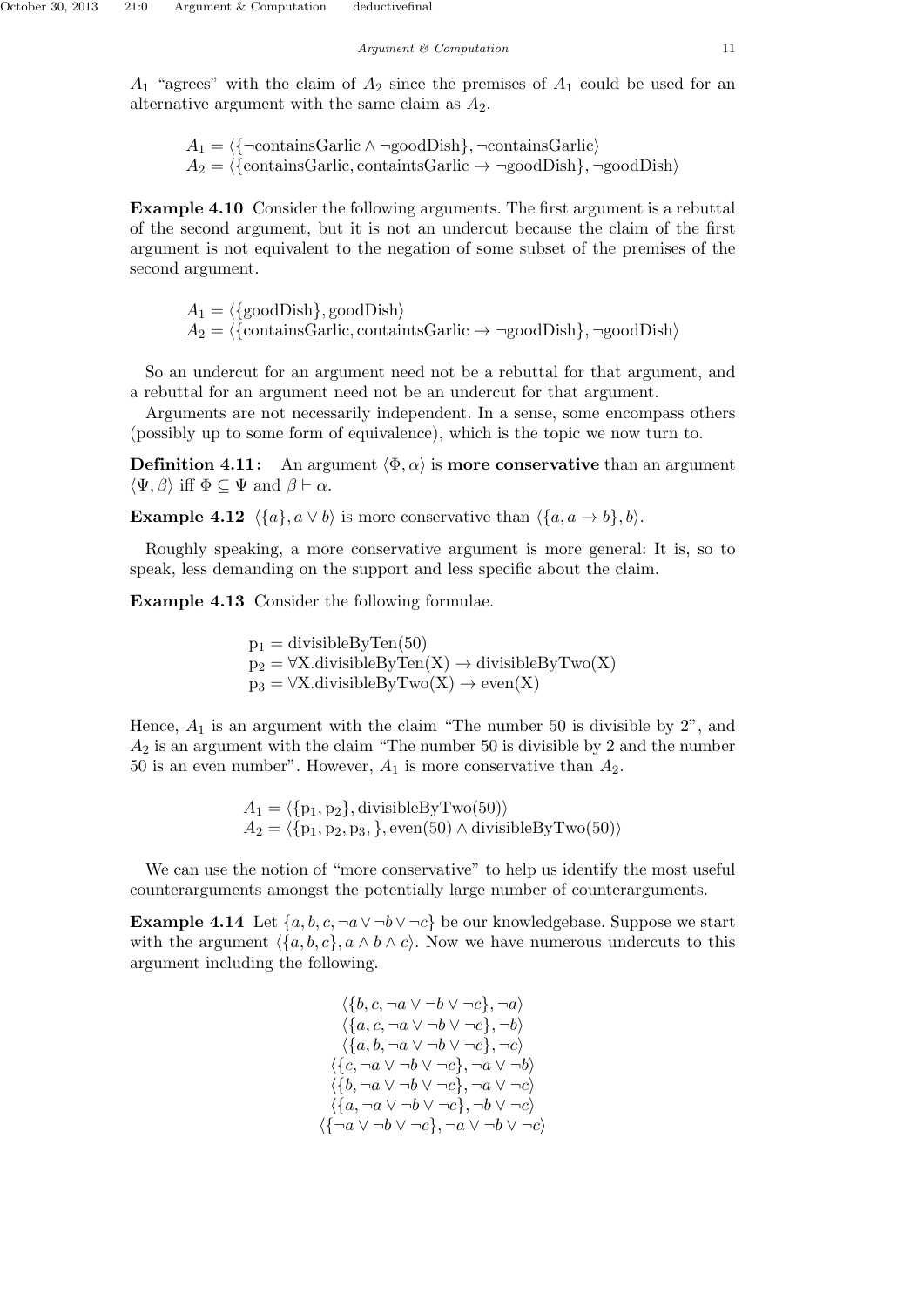All these undercuts say the same thing which is that the set  $\{a, b, c\}$  is inconsistent together with the formula  $\neg a \lor \neg b \lor \neg c$ . As a result, this can be captured by the last undercut listed above. Note this is the maximally conservative undercut amongst the undercuts listed, and moreover it is a canonical undercut. This example therefore illustrates how the canonical undercuts are the undercuts that (in a sense) represent all the other undercuts.

So choosing classical logic as the base logic gives us a wider range of choices for defining attacks. This has advantages if we want to better capture argumentation as arising in natural language, or to more precisely capture counterarguments generated from certain kinds of knowledge. However, it does also mean that we need to be aware of the consequences of our choice of definition for attacks when using a generative approach to instantiating argument graphs (as we will discuss in the next section).

## 5. Argument graphs

We now investigate the options for instantiating argument graphs. We start with descriptive argument graphs, and then turn to generative argument graphs, using simple logic and classical logic.

## 5.1. Descriptive graphs

For the descriptive approach to argument graphs, we assume that we have some abstract argument graph as the input, together with some informal description of each argument. For instance, when we listen to a debate on the radio, we may identify a number of arguments and counterarguments, and for each of these we may be able to write a brief text summary. So if we then want to understand this argumentation in more detail, we may choose to instantiate each argument with a deductive argument. So for this task we choose the appropriate logical formulae for the premises and claim for each argument (compatible with the choice of base logic). Examples of descriptive graphs are given in Figure 4 using simple logic, and in Example 5.1 and Figure 5 using classical logic.

**Example 5.1** Consider the following argument graph where  $A_1$  is "The flight is low cost and luxury, therefore it is a good flight", and  $A_2$  is "A flight cannot be both low cost and luxury".

|--|--|

For this, we instantiate the arguments in the above abstract argument graph to give the following descriptive graph. So in the descriptive graph below,  $A_2$  is a classical undercut to  $A_1$ .



So for the approach of descriptive graphs, we do not assume that there is an automated process that constructs the graphs. Rather the emphasis is on having a formalization that is a good representation of the argumentation. This is so that we can formally analyze the descriptive graph, perhaps as part of some sense-making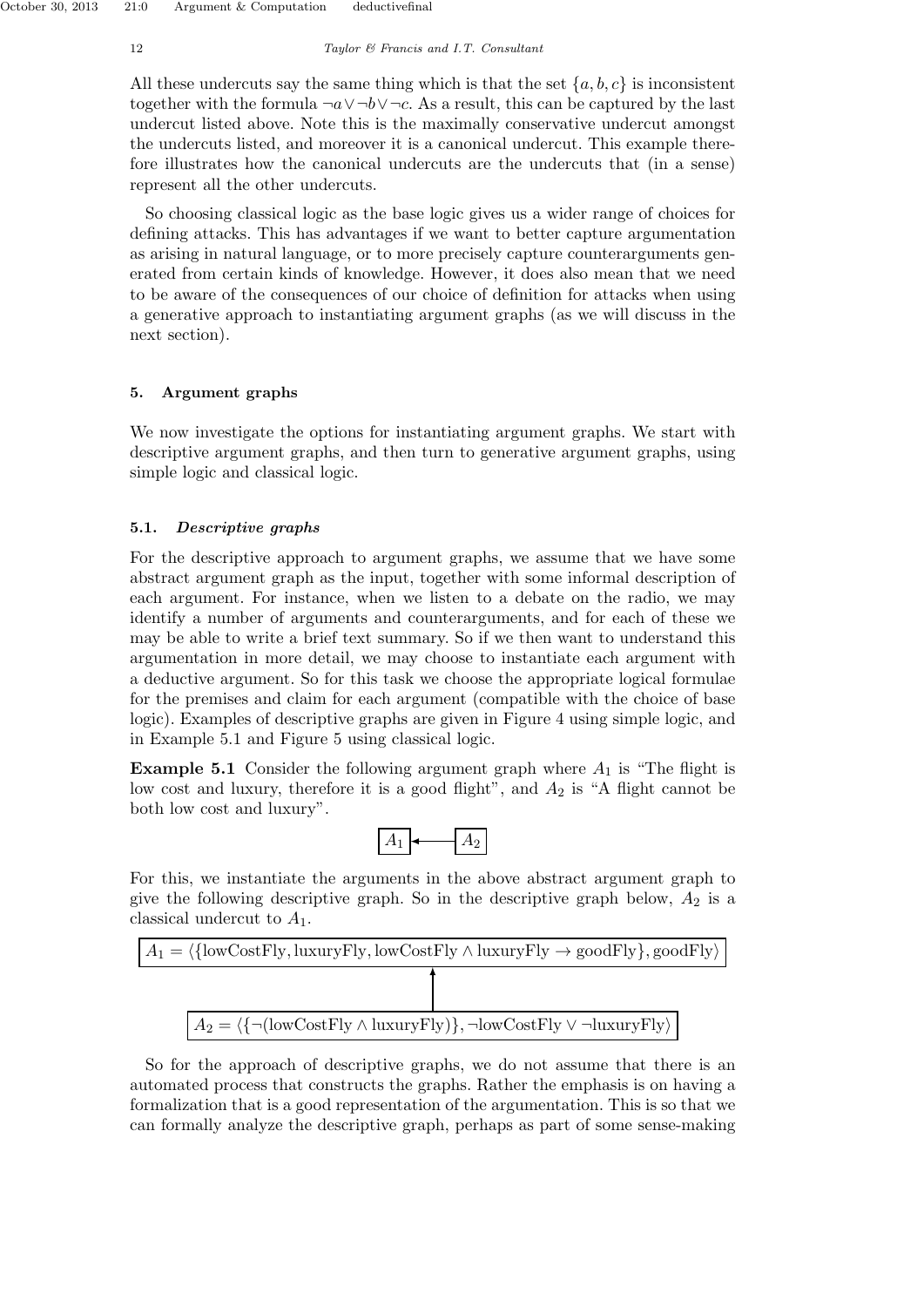

Figure 4. A descriptive graph representation of the abstract argument graph in Figure 1 using simple logic. The atom bp(high) denotes that the patient has high blood pressure. Each attack is a simple undercut by one argument on another. For the first argument, the premises include the assumptions ok(diuretic) and ¬give(betablocker) in order to apply its simple rule. Similarly, for the second argument, the premises include the assumptions ok(betablocker) and ¬give(diuretic) in order to apply its simple rule.

or decision-making process. Nonetheless, we can envisage that in the medium term natural language processing technology will be able to parse the text or speech (for instance in a discussion paper or in a debate) in order to automatically identify the premises and claim of each argument and counterargument.

Since we are primarily interested in representational and analytical issues when we use descriptive graphs, a richer logic such as classical logic is a more appealing formalism than a weaker base logic such as simple logic. Given a set of real-world arguments, it is often easier to model them using deductive arguments with classical logic as the base logic than than a "rule-based logic" like simple logic as the base logic. For instance, in Example 5.1, the undercut does not claim that the flight is not low cost, and it does not claim that it is not luxury. It only claims that the flight cannot be both low cost and luxury. It is natural to represent this exclusion using disjunction. As another example of the utility of classical logic as base logic, consider the importance of quantifiers in knowledge which require a richer language such as classical logic for reasoning with them. Moreover, if we consider that many arguments are presented in natural language (spoken or written), and that formalizing natural language often calls for a richer formalism such as classical logic (or even richer), it is valuable to harness classical logic in formalizations of deductive argumentation.

## 5.2. Generative graphs based on simple logic

Given a knowledgebase  $\Delta$ , we can generate an argument graph  $G = (\mathcal{A}, \mathcal{R})$  where A is the set of simple arguments obtained from  $\Delta$  as follows and  $\mathcal{R} \subseteq \mathcal{A} \times \mathcal{A}$  is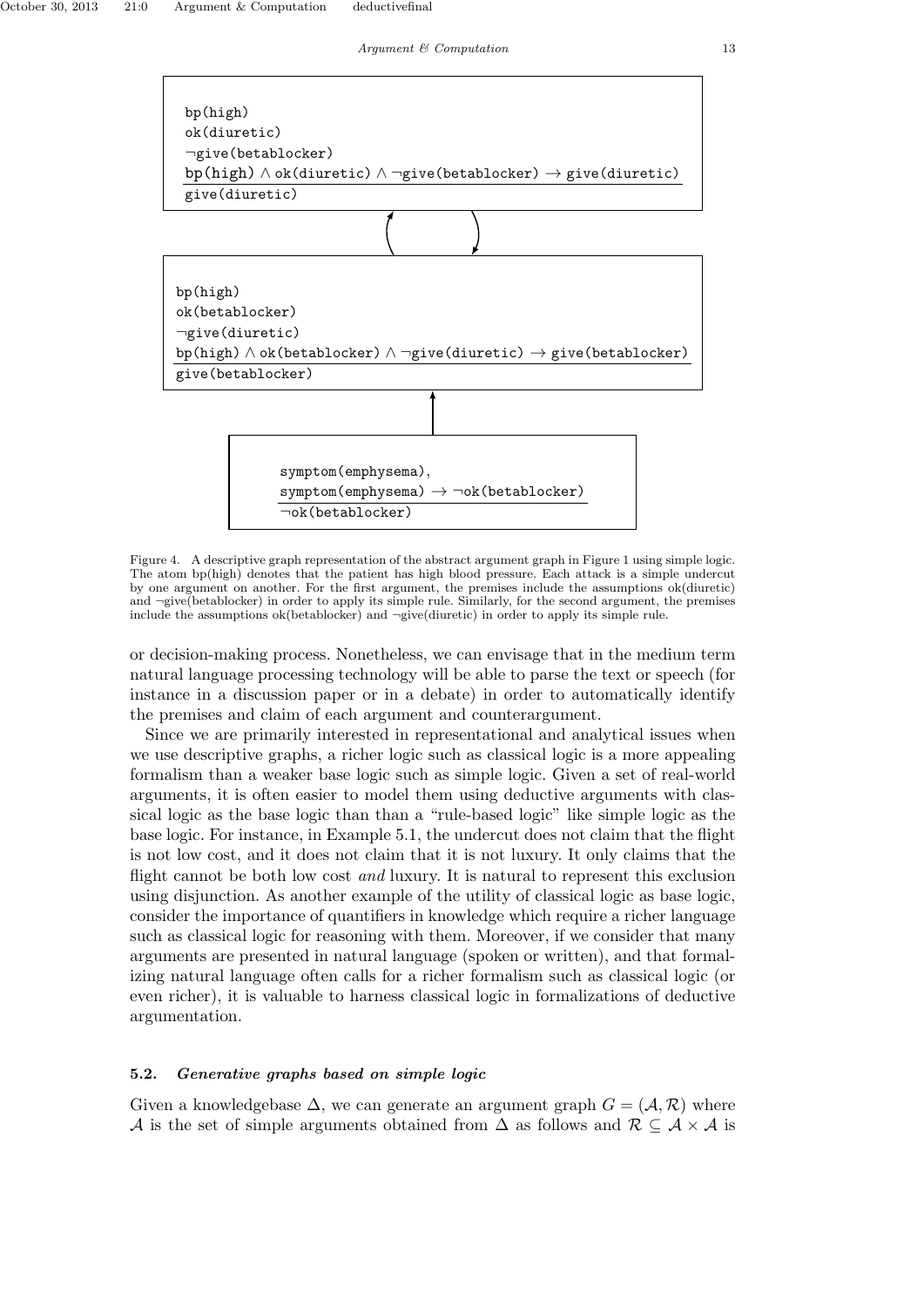



Figure 5. A descriptive graph representation of the abstract argument graph in Figure 1 using classical logic. The atom bp(high) denotes that the patient has high blood pressure. The top two arguments rebut each other (i.e. the attack is classical defeating rebut). For this, each argument has an integrity constraint in the premises that says that it is not ok to give both betablocker and diuretic. So the top argument is attacked on the premise ok(diuretic) and the middle argument is attacked on the premise ok(betablocker). So we are using the ok predicate as an normality condition for the rule to be applied (as suggested in Section 4.1).



Figure 6. An exhaustive simple logic argument graph where  $\Delta = \{a, b, c, a \wedge c \rightarrow \neg a, b \rightarrow \neg c, a \wedge c \rightarrow \neg b\}.$ Note, that this exhaustive graph contains a self cycle, and an odd length cycle.

simple undercut.

**Definition 5.2:** Let  $\Delta$  be a simple logic knowledgebase. A simple exhaustive graph for  $\Delta$  is an argument graph  $G = (\mathcal{A}, \mathcal{R})$  where  $\mathcal A$  is Arguments<sub>s</sub>( $\Delta$ ) and  $\mathcal R$ is Attacks<sub>s</sub>( $\Delta$ ) defined as follows

Arguments<sub>s</sub>( $\Delta$ ) = { $\langle \Phi, \alpha \rangle$  |  $\Phi \subseteq \Delta$  and  $\langle \Phi, \alpha \rangle$  is a simple argument } Attacks<sub>s</sub>( $\Delta$ ) = {(A, B) | A, B  $\in$  Arguments<sub>s</sub>( $\Delta$ ) and A is a simple undercut of B}

This is an exhaustive approach to constructing an argument graph from a knowledgebase since all the simple arguments and all the simple undercuts are in the argument graph. We give an example of such an argument graph in Figure 6.

Simple logic has the property that for any argument graph, there is a knowledgebase that can be used to generate it: Let  $(N, E)$  be a directed graph (i.e. N is a set of nodes, and  $E$  is a set of edges between nodes), then there is a simple logic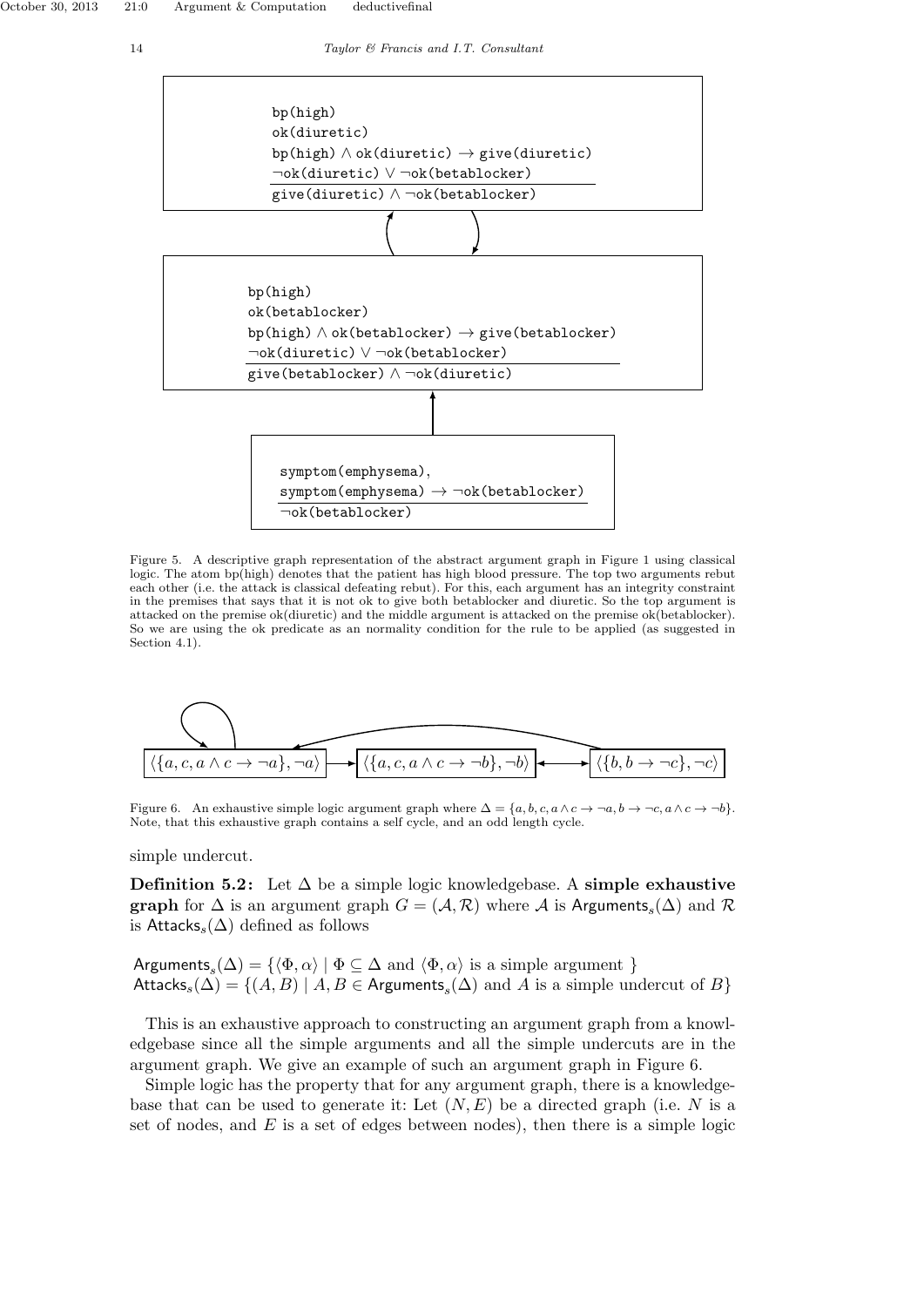knowledgebase  $\Delta$  such that  $(\mathsf{Arguments}_s(\Delta),\mathsf{Attacks}_s(\Delta))$  is isomorphic to  $(N,E).$ So simple exhaustive graphs are said to be constructively complete for graphs.

To show that simple exhaustive graphs are constructively complete for graphs, we can use a coding scheme for the premises so that each argument is based on a single simple rule where the antecedent is a conjunction of one or more positive literals, and each consequent is a negative literal unique to that simple rule (i.e. it is an identifier for that rule and therefore for that argument). If we want one argument to attack another, and the attacking argument has the consequent  $\neg \alpha$ , then the attacked argument needs to have the positive literal  $\alpha$  in the antecedent of its simple rule. The restriction of each rule to only have positive literals as conditions in the antecedent, and a negative literal as its consequent, means that the rules cannot be chained. This ensures that the premises of each argument has only one simple rule. We illustrate this in Figure 6.

Simple exhaustive graphs provide a direct and useful way to instantiate argument graphs. There are various ways the definitions can be adapted, such as defining the attacks to be the union of the simple undercuts and the simple rebuts.

## 5.3. Generative graphs based on classical logic

In this section, we consider generative graphs for classical logic. We start with the classical exhaustive graphs which are the same as the simple exhaustive graphs except we use classical arguments and attacks. We show that whilst this provides a comprehensive presentation of the information, its utility is limited for various reasons. We then show that by introducing further information, we can address these shortcomings. To illustrate this, we consider a version of classical exhaustive graphs augmented with preference information. This is just one possibility for introducing extra information into the construction process.

## 5.3.1. Classical exhaustive graphs

Given a knowledgebase  $\Delta$ , we can generate an argument graph  $G = (\mathcal{A}, \mathcal{R})$  where A is the set of arguments obtained from  $\Delta$  as follows and  $\mathcal{R} \subseteq \mathcal{A} \times \mathcal{A}$  is one of the definitions for classical attack.

**Definition 5.3:** Let  $\Delta$  be a classical logic knowledgebase. A **classical exhaus**tive graph is an argument graph  $G = (\mathcal{A}, \mathcal{R})$  where  $\mathcal{A}$  is Arguments<sub>c</sub>( $\Delta$ ) and  $\mathcal{R}$  is Attacks<sub>c</sub><sup>X</sup>( $\Delta$ )) defined as follows where X is one of the attacks given in Definition 4.5 such as defeater, direct undercut, or rebuttal.

Arguments<sub>c</sub>( $\Delta$ ) = { $\langle \Phi, \alpha \rangle | \Phi \subseteq \Delta$  and  $\langle \Phi, \alpha \rangle$  is a classical argument }  $\mathsf{Attacks}_c^X(\Delta) = \{(A,B)\in\mathsf{Arguments}_c(\Delta)\times\mathsf{Arguments}_c(\Delta)\mid A\text{ is }{\rm X}\text{ of }B\}$ 

This is a straightforward approach to constructing an argument graph from a knowledgebase since all the classical arguments and all the attacks (according to the chosen definition of attack) are in the argument graph as illustrated in Figure 7. However, if we use this exhaustive definition, we obtain infinite graphs, even if we use a knowledgebase with few formulae. For instance, if we have an argument  $\langle \{a\}, a \rangle$ , we also have arguments such as  $\langle \{a\}, a \vee a \rangle$ ,  $\langle \{a\}, a \vee a \vee a \rangle$ , etc, as well as  $\langle \{a\}, \neg \neg a \rangle$ , etc.

Even though the graph is infinite, we can present a finite representation of it, by just presenting a representative of each class of structurally equivalent arguments (as considered in Amgoud et al.  $(2011)$ ), where we say that two arguments  $A_i$  and  $A_i$  are structurally equivalent in  $G = (\mathcal{A}, \mathcal{R})$  when the following conditions are satisfied: (1) if  $A_k$  attacks  $A_i$ , then  $A_k$  attacks  $A_j$ ; (2) if  $A_k$  attacks  $A_j$ , then  $A_k$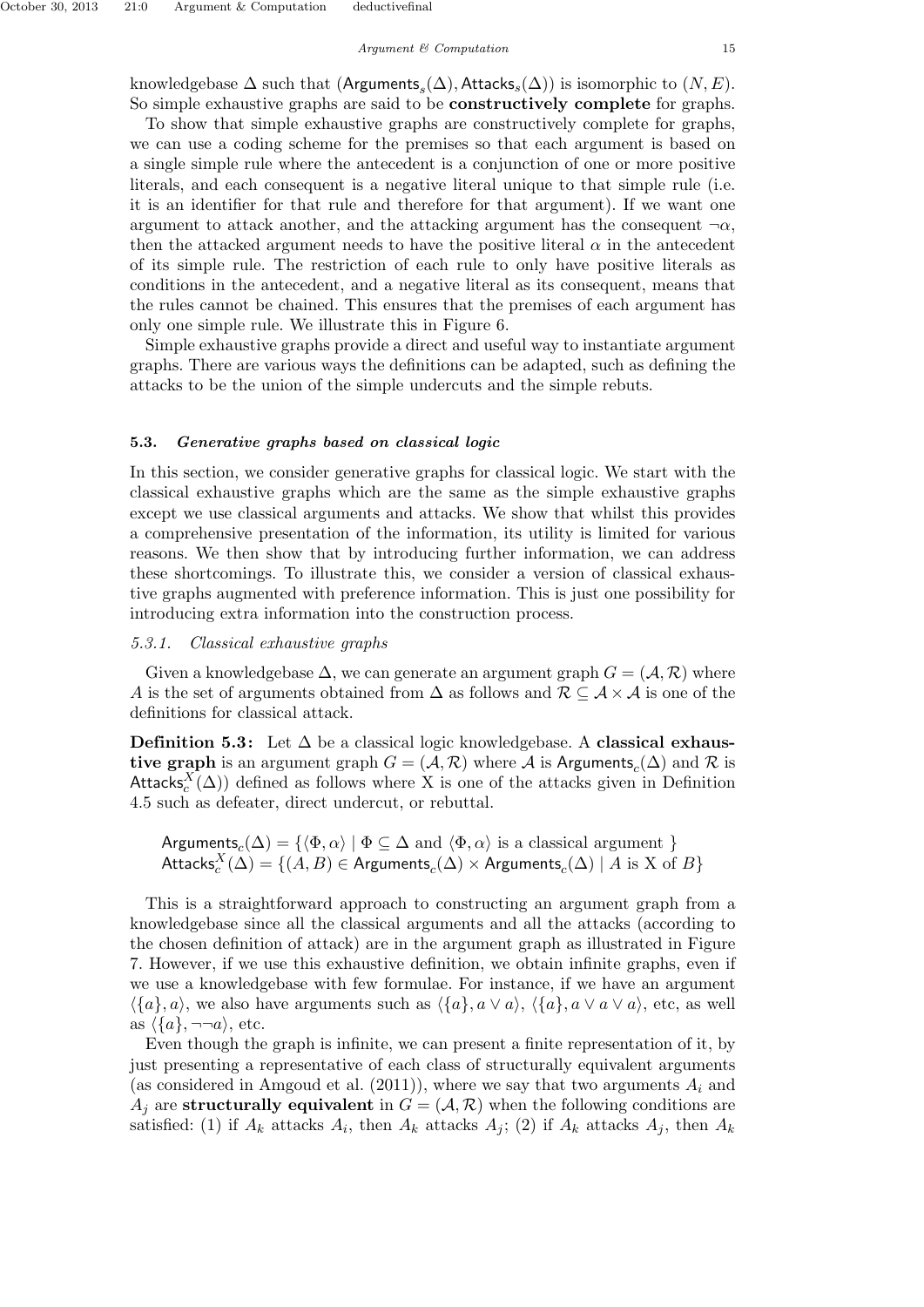

Figure 7. An exhaustive classical logic argument graph where  $\Delta = \{a, b, \neg a \vee \neg b\}$  and the attack is direct undercut. Note, argument  $A_4$  represents all arguments with a claim that is implied by b, argument  $A_5$ represents all arguments with a claim that is implied by  $a$ , argument  $A_6$  represents all arguments with a claim that is implied by  $\neg a \lor \neg b$ , argument A<sub>7</sub> represents all arguments with a claim that is implied by  $a \wedge \neg b$  except  $\neg b$  or any claim implied by a or any claim implied by  $\neg a \vee \neg b$ , argument A<sub>8</sub> represents all arguments with a claim that is implied by  $\neg a \wedge b$  except  $\neg a$  or any claim implied by b or any claim implied by  $\neg a \vee \neg b$ , and argument A<sub>9</sub> represents all arguments with a claim that is implied by  $a \wedge b$  except  $\neg(\neg a \lor \neg b)$  or any claim implied by a or any claim implied by b.

attacks  $A_i$ ; (3) if  $A_i$  attacks  $A_k$ , then  $A_j$  attacks  $A_k$ ; and (4) if  $A_i$  attacks  $A_k$ , then  $A_j$  attacks  $A_k$ . For example, in Figure 7, the argument  $A_4$  is a representative for  $\langle \{b\}, b \rangle, \langle \{b\}, a \vee b \rangle, \langle \{b\}, \neg a \vee b \rangle$ , etc.

We can also ameliorate the complexity of classical exhaustive graphs by presenting a focal graph (as discussed in Section 2). We illustrate this in the following example.

**Example 5.4** Consider the knowledgebase  $\Delta = \{a, b, \neg a \lor \neg b\}$  as used in Figure 7. Suppose we have the focus  $\Pi = \{A_1, A_2\}$  (i.e. the arguments of interest), then the focal graph is as follows.

$$
A_1 = \langle \{a, \neg a \lor \neg b\}, \neg b \rangle
$$
  

$$
A_2 = \langle \{b, \neg a \lor \neg b\}, \neg a \rangle
$$
  

$$
A_3 = \langle \{a, b\}, \neg (\neg a \lor \neg b) \rangle
$$

Various postulates have been proposed for classical exhaustive graphs (e.g. Gorogiannis and Hunter (2011)). Some of these are concerned with consistency of the set of premises (or set of claims) obtained from the arguments in an extension according to one of Dung's dialectical semantics. We give a useful example of one of these consistency postulates (taken from Gorogiannis and Hunter (2011)): For a classical exhaustive graph  $G$ , the **consistent extensions property** is defined as follows where Extension<sup>S</sup> $(G)$  is the set of extensions obtained from the argument graph G according to the semantics  $S$  (e.g. grounded, preferred, etc).

$$
\textstyle \bigcup_{A \in \Gamma} \mathsf{Support}(A) \not \models \bot, \text{for all } \Gamma \in \mathsf{Extension}^S(G)
$$

What has been found is that for some choices of attack relation (e.g. rebuttal), the consistent extension property is not guaranteed (as in Example 5.5) whereas for other choices of attack relation (e.g. direct undercut), the consistent extension property is guaranteed. We illustrate a consistent set of premises obtained from arguments in a preferred extension in Example 5.6.

Example 5.5 Let  $\Delta = \{a \wedge b, \neg a \wedge c\}$ . For the reviewed semantics for rebut, the following are arguments in any extension:  $A_1 = \langle \{a \wedge b\}, b \rangle$  and  $A_2 = \langle \{\neg a \wedge c\}, c \rangle$ . Clearly  $\{a \wedge b, \neg a \wedge c\} \vdash \bot$ . Hence, the consistent extensions property fails for rebut.

Example 5.6 Consider the argument graph given in Figure 7. There are three preferred extensions  $\{A_1, A_5, A_6, A_7\}$ ,  $\{A_2, A_4, A_6, A_8\}$ , and  $\{A_3, A_4, A_5, A_9\}$ . In each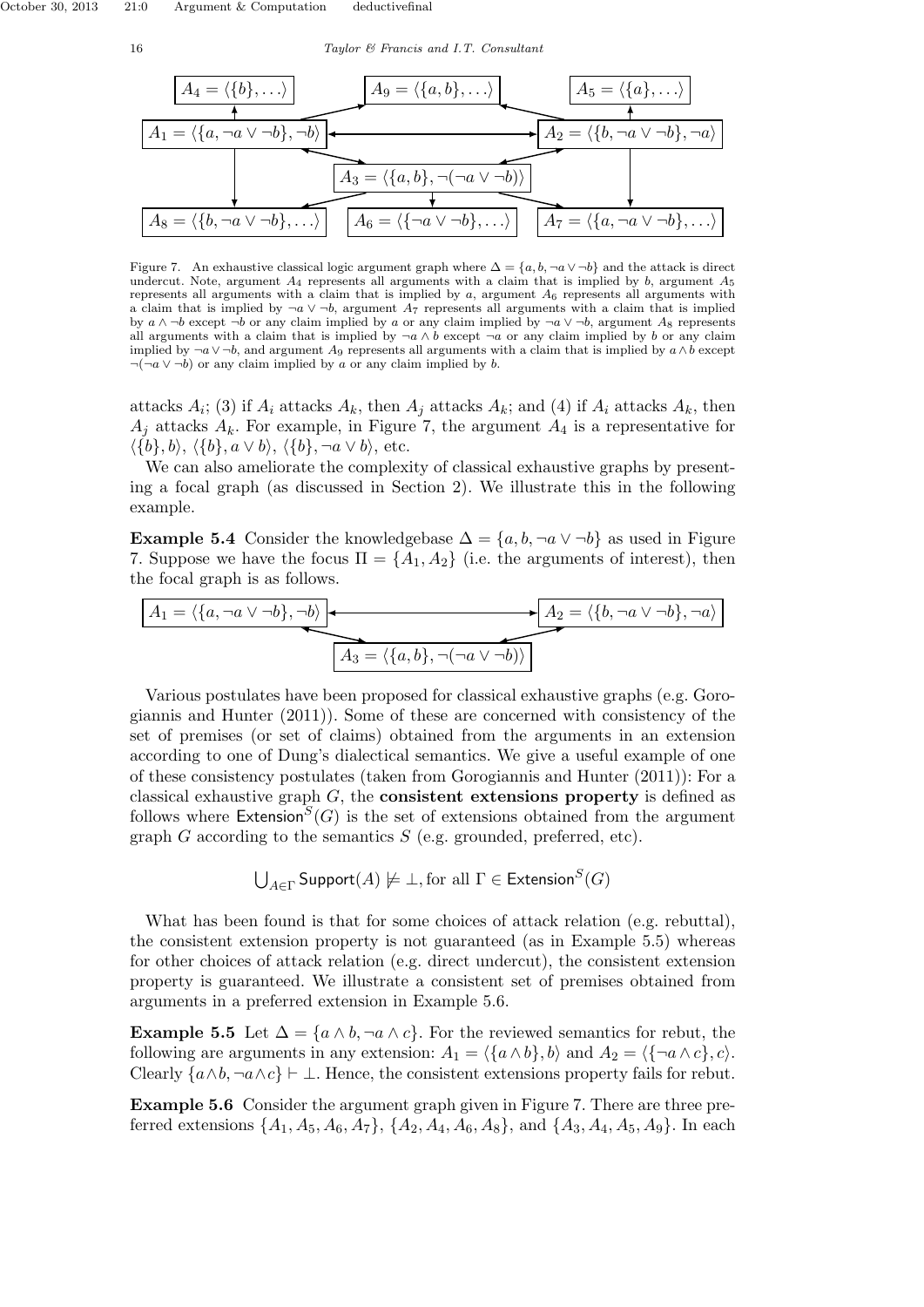case, the union of the premises is consistent. For instance, for the first extension,

Support $(A_1)$  ∪ Support $(A_5)$  ∪ Support $(A_6)$  ∪ Support $(A_7)$   $\nvdash \bot$ 

The failure of the consistent extensions property with some attack relations is an issue that may be interpreted as a weakness of the attack relation or of the specific semantics, and perhaps raises the need for alternatives to be identified. Another response is that it is not the attack relation and dialectical semantics that should be responsible for ensuring that all the premises used in the winning arguments are consistent together. Rather, it could be argued that checking that the premises used are consistent together should be the responsibility of something external to the defeat relation and dialectical semantics, and so knowing whether the consistent extensions property holds or not influences what external mechanisms are required for checking. Furthermore, checking consistency of premises of sets of arguments may be part of the graph construction process. For instance, in Garcia and Simari's proposal for dialectical trees (García and Simari  $(2004)$ ), there are constraints on what arguments can be added to the tree based on consistency with the premises of other arguments in the tree.

In the previous section, we saw that the definition for simple exhaustive graphs (i.e. simple logic as the base logic, with simple undercuts) is constructively complete for graphs. In contrast, the definition for classical exhaustive graphs (i.e. classical logic, with any of the definitions for counterarguments), is not constructively complete for graphs. Since the premises of a classical argument are consistent, by definition, it is not possible for a classical argument to attack itself using the definitions for attack given earlier. But, there are many other graphs for which there is no classical logic knowledgebase that can be used to generate a classical exhaustive graph that is isomorphic to it. To illustrate this failure, we consider in Example 5.7 the problem of constructing a component with two arguments attacking each other. Note, this is not a pathological example as there are many graphs that contain a small number of nodes and that cannot be generated as a classical exhaustive graph.

Example 5.7 Let  $\Delta = \{a, \neg a\}$  be a classical logic knowledgebase. Hence, there are two classical arguments  $A_1$  and  $A_2$  that are direct undercuts of each other. Plus, there is the representative  $A_3$  for arguments with a claim that is strictly weaker than a (i.e. the claim b is such that  ${a} \vdash b$  and  ${b} \not \vdash {a}$ ), and there is the representative  $A_4$  for arguments with a claim that is strictly weaker than  $\neg a$ (i.e. the claim b is such that  $\{\neg a\} \vdash b$  and  $\{b\} \not\vdash \{\neg a\}$ ).



To conclude our discussion of classical exhaustive graphs, the definitions ensure that all the ways that the knowledge can be used to generate classical arguments and classical counterarguments (modulo the choice of attack relation) are laid out. However, for some choices of attack relation, there is a question of consistency (which may be an issue if no further consistency checking is undertaken). Also, the definition for classical exhaustive graphs is not structurally complete for graphs (which means that many argument graphs cannot be generated as classical exhaustive graphs). Perhaps more problematical is that even for small knowledgebases, the classical exhaustive graphs that are generated are complex. Because of the richness of classical logic, the knowledge can be in different combinations to create many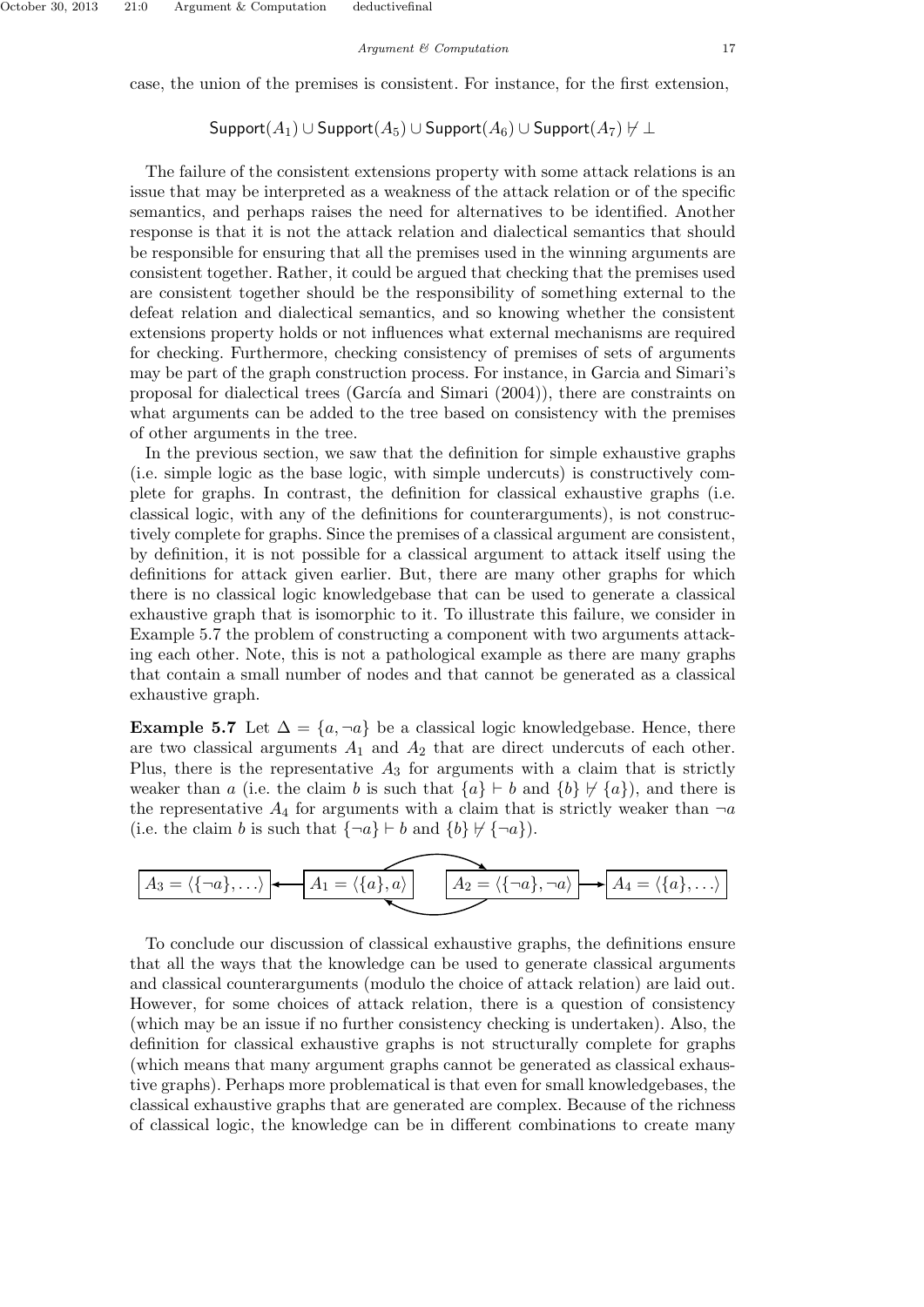arguments. Whilst, we can ameliorate this problem by presenting argument graphs using a representative for a class of structurally equivalent arguments, and by using focal graphs, the graphs can still be large. What is evident from this is that there needs to be a more selectivity in the process of generating argument graphs. The generation process needs to discriminate between the arguments (and/or the attacks) based on extra information about the arguments and/or information about the audience. There are many ways that this can be done. In the next section, we consider a simple proposal for augmenting the generation process with preferences over arguments.

## 5.3.2. Preferential exhaustive graphs

One of the first proposals for capturing the idea of preferences in constructing argument graphs was preference-based argumentation frameworks (PAF) by Amgoud and Cayrol (2002). This generalizes Dung's definition for an argument graph by introducing a preference relation over arguments that in effect causes an attack to be ignored when the attacked argument is preferred over the attacker. So in PAF, we assume a preference relation over arguments, denoted  $\preceq$ , as well as a set of arguments  $A$  and an attack relation  $R$ . From this, we need to define a defeat relation D as follows, and then  $(A, D)$  is used as the argument graph, instead of  $(\mathcal{A}, \mathcal{R})$ , with Dung's usual definitions for extensions.

$$
\mathcal{D} = \{ (A_i, A_j) \in \mathcal{R} \mid (A_j, A_i) \notin \preceq \}
$$

So with this definition for defeat, extensions for a preference-based argument graph  $(\mathcal{A}, \mathcal{R}, \preceq)$  can be obtained as follows: For S denoting complete, preferred, stable or grounded semantics,  $\Gamma \subseteq A$ ,  $\Gamma$  is an extension of  $(A, \mathcal{R}, \preceq)$  w.r.t. semantics S iff  $\Gamma$ is an extension of  $(\mathcal{A}, \mathcal{D})$  w.r.t. semantics S.

We now revise the definition for classical exhaustive graphs to give the following definition for preferential exhaustive graphs.

Definition 5.8: Let  $\Delta$  be a classical logic knowledgebase. A preferential exhaustive graph is an argument graph (Arguments $_c(\tilde{\Delta})$ , Attacks $_{c,\preceq}^{\tilde{X}}(\Delta))$  defined as follows where X is one of the attacks given in Definition 4.5 such as defeater, direct undercut, or rebuttal.

Arguments $\mathsf{L}_c(\Delta) = \{ \langle \Phi, \alpha \rangle \mid \Phi \subseteq \Delta \& \langle \Phi, \alpha \rangle \text{ is a classical argument } \}$  $\mathsf{Attacks}^X_{c,\preceq}(\Delta) = \{(A,B) \mid A,B \in \mathsf{Arguments}_c(\Delta) \; \& \; A \; \text{is} \; \text{X} \; \text{of} \; B \; \& \; (B,A) \not\in \preceq \}$ 

We give an illustration of a preferential exhaustive graph in Figure 8, and we give an illustration of a focal graph obtained from a preferential exhaustive graph in Example 5.9.

Example 5.9 This example concerns two possible treatments for glaucoma caused by raised pressure in the eye. The first is a prostoglandin analogue (PGA) and the second is a betablocker (BB). Let  $\Delta$  contain the following six formulae. The atom  $p_1$  is the fact that the patient has glaucoma, the atom  $p_2$  is the assumption that it is ok to give PGA, and the atom  $p_3$  is the assumption that it is ok to give BB. Each implicational formula (i.e.  $p_4$  and  $p_5$ ) captures the knowledge that if a patient has glaucoma, and it is ok to give a particular drug, then give that drug. Formula  $p<sub>6</sub>$  is an integrity constraint that ensures that only one treatment is given for the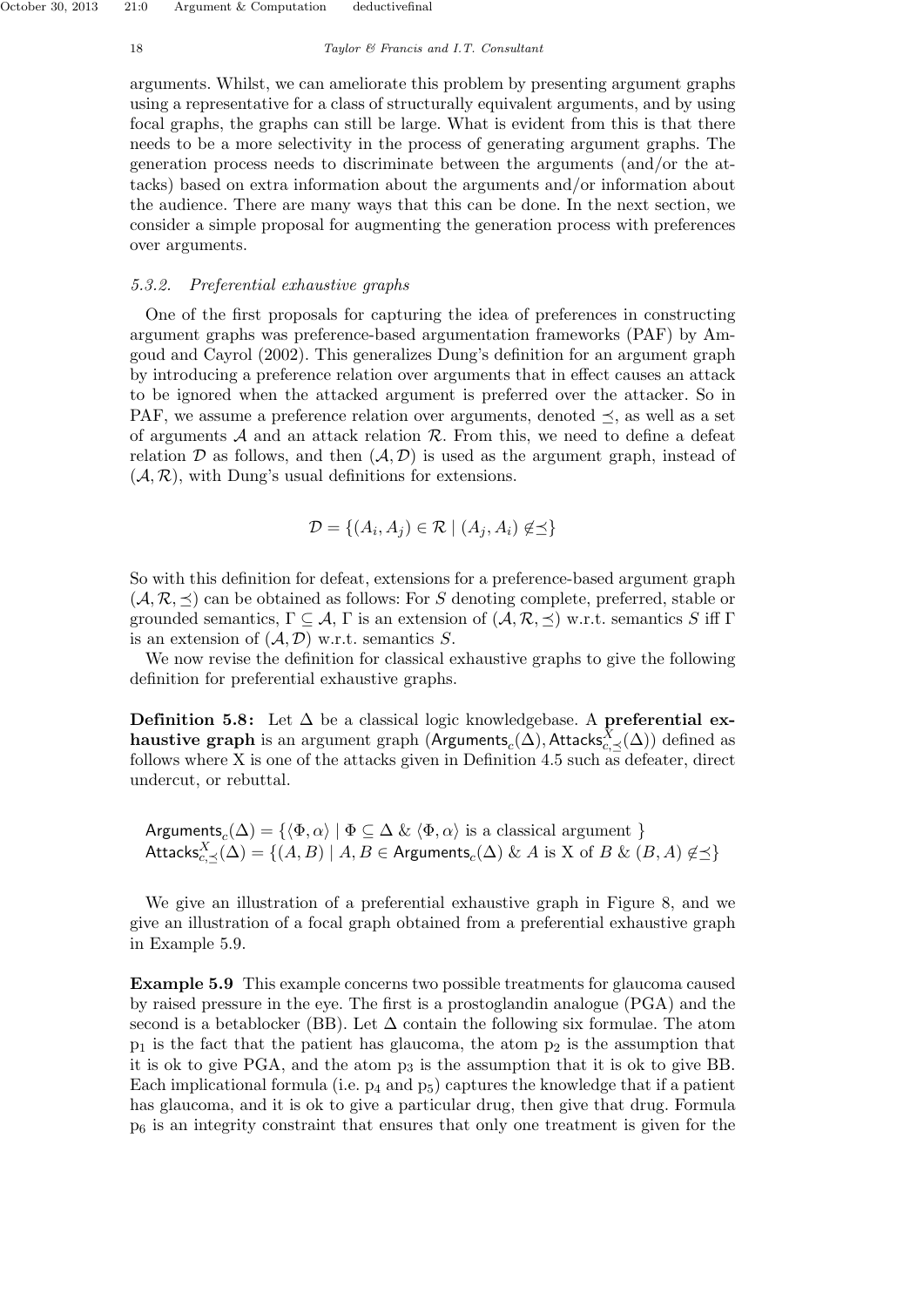Argument & Computation 19

| \n $A_4 = \langle \{b\}, \ldots \rangle$ \n                      | \n $A_9 = \langle \{a, b\}, \ldots \rangle$ \n                  | \n $A_5 = \langle \{a\}, \ldots \rangle$ \n                     |
|------------------------------------------------------------------|-----------------------------------------------------------------|-----------------------------------------------------------------|
| \n $A_1 = \langle \{a, \neg a \lor \neg b\}, \neg b \rangle$ \n  | \n $A_2 = \langle \{b, \neg a \lor \neg b\}, \neg a \rangle$ \n |                                                                 |
| \n $A_3 = \langle \{a, b\}, \neg(\neg a \lor \neg b) \rangle$ \n | \n $A_4 = \langle \{b, \neg a \lor \neg b\}, \ldots \rangle$ \n |                                                                 |
| \n $A_5 = \langle \{b, \neg a \lor \neg b\}, \ldots \rangle$ \n  | \n $A_6 = \langle \{ \neg a \lor \neg b \}, \ldots \rangle$ \n  | \n $A_7 = \langle \{a, \neg a \lor \neg b\}, \ldots \rangle$ \n |

Figure 8. The preferential exhaustive graph where the knowledgesbase is  $\Delta = \{a, b, \neg a \vee \neg b\}$  and the attack is direct undercut. This is the same knowledgebase and attack relation as in Figure 7. For the preference relation,  $A_1$  is preferred to all other arguments,  $A_2$  is preferred to all other arguments apart from  $A_1$ , and the remaining arguments are equally preferred. So for all i such that  $i \neq 1$ ,  $A_1 \prec A_i$ , and for all i such that  $i \neq 1$  and  $i \neq 2$ ,  $A_2 \prec A_i$ .

condition.

 $p_1 =$  glaucoma  $p_4 =$  glaucoma  $\wedge$  ok(PGA)  $\rightarrow$  give(PGA)  $p_2 = ok(PGA)$   $p_5 = glaucoma \wedge ok(BB) \rightarrow give(BB)$  $p_3 = ok(BB)$   $p_6 = \neg ok(PGA) \lor \neg ok(BB)$ 

There are numerous arguments that can be constructed from this set of formulae such as the following.

$$
A_1 = \langle \{p_1, p_2, p_4, p_6\}, \text{give}(PGA) \land \neg \text{ok}(BB) \rangle \ A_5 = \langle \{p_1, p_2, p_4\}, \text{give}(PGA) \rangle
$$
\n
$$
A_2 = \langle \{p_1, p_3, p_5, p_6\}, \text{give}(BB) \land \neg \text{ok}(PGA) \rangle \ A_6 = \langle \{p_1, p_3, p_5\}, \text{give}(BB) \rangle
$$
\n
$$
A_3 = \langle \{p_2, p_3\}, \text{ok}(PGA) \land \text{ok}(BB) \rangle \ A_7 = \langle \{p_2, p_6\}, \neg \text{ok}(BB) \rangle
$$
\n
$$
A_4 = \langle \{p_6\}, \neg \text{ok}(PGA) \lor \neg \text{ok}(BB) \rangle \ A_8 = \langle \{p_3, p_6\}, \neg \text{ok}(PGA) \rangle
$$

Let  $\mathsf{Arguments}_c(\Delta)$  be the set of all classical arguments that can be constructed from  $\Delta$ , and let the preference relation  $\preceq$  be such that  $A_i \preceq A_1$  and  $A_i \preceq A_2$  for all i such that  $i \neq 1$  and  $i \neq 2$ . Furthermore, let  $\Pi = \{A_1, A_2\}$  be the focus (i.e. the arguments of interest). In other words, we know that each of these two arguments in the focus contains all the information we are interested in (i.e. we want to determine the options for treatment taking into account the integrity constraint). This would give us the following focal graph.



By taking this focal graph, we have ignored arguments such as  $A_3$  to  $A_8$  which do not affect the dialectical status of  $A_1$  or  $A_2$  given this preference relation.

Using preferences is a general approach. There is no restriction on what preference relation we use over arguments, and there are various natural interpretations for this ranking such as capturing belief for arguments (where the belief in the argument can be based on the belief for the premises and/or claim), and capturing the relative number of votes for arguments (where a group of voters will vote for or against each argument), etc.

To conclude, by introducing preferences over arguments, we can reduce the number of attacks that occur. Using preferences over arguments is a form of metainformation, and with the definition for preference-based argumentation (as de-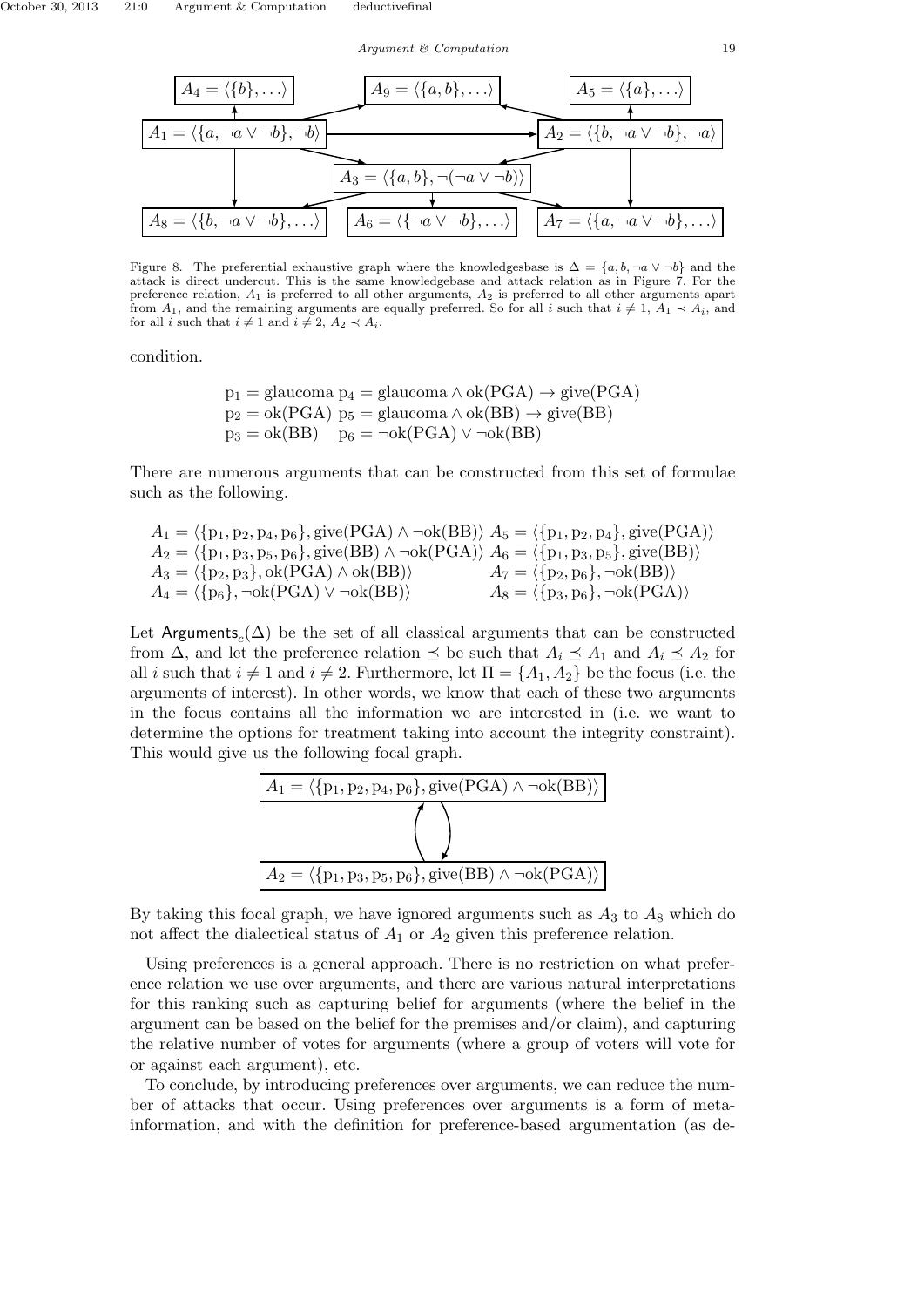fined by Amgoud and Cayrol (2002)), it supports selectivity in generating argument graphs that discriminates between arguments and thereby between attacks. With this definition more practical argument graphs can be constructed than with the definition for classical exhaustive graphs. Furthermore, using an appropriate definition for the preference relation, the definition for preference exhaustive graphs is structurally complete for graphs, and for some choices of preference relation and dialectical semantics, the consistent extensions property holds (see for example the use of probability theory for obtaining preferences over arguments by Hunter  $(2013)$ .

## 6. Comparison with other approaches

To summarize what we have covered in this tutorial, the use of deductive arguments gives a simple, transparent and precise way of representing arguments and counterarguments. Futhermore, by appropriate choice of base logic, it can capture a wide variety of real-world examples in descriptive graphs, and by augmenting the information about the arguments (e.g. by using preferences or probabilistic information), practical generative graphs can be obtained.

We now briefly compare the approach with the other approaches to structured argumentation considered in this special issue.

## 6.1. Assumption-based Argumentation (ABA)

This is a general framework for defining logic-based argumentation systems. As with deductive argumentation, a language needs to be specified for representing the information. Rule-based languages and classical logic are possibilities. In addition, a set of inference rules needs to be specified. This corresponds to a base logic consequence relation augmented with a set of domain specific inference rules. A subset of the language is specified as the set of assumptions, and each argument is a subset of these assumptions. The assumptions in an argument can be viewed as the premises of the argument, with the claim being implicit. The approach incorporates a generalized notion of negation that specifies which individual formulae contradict an assumption, and a form of undercut is defined using this notion. Given a knowledgebase, all the arguments and counterarguments can be generated, and the attacks relation identified, thereby producing an "exhaustive graph". However, a significant feature of the approach is a set of proof procedures for determining whether there exists an argument with a given claim in a preferred, grounded, or ideal extension. Many of the examples used to illustrate and develop ABA are a simple rule-based language (analogous to simple logic for deductive argumentation). However, the approach is general, and can use a wide variety of underlying logics including classical logic (though the same issues as raised in Section 5.3.1 would arise for ABA).

## 6.2.  $ASPIC+$

This is a general framework for defining structured argumentation systems. As with deductive argumentation and ABA, a language needs to be specified for representing the information. Rule-based languages and classical logic are possibilities. As with ABA, a set of inference rules needs to be specified. Inference rules can be domain specific. This contrasts with deductive argumentation where inference rules are specified by the base logic. An argument in ASPIC+ contains the structure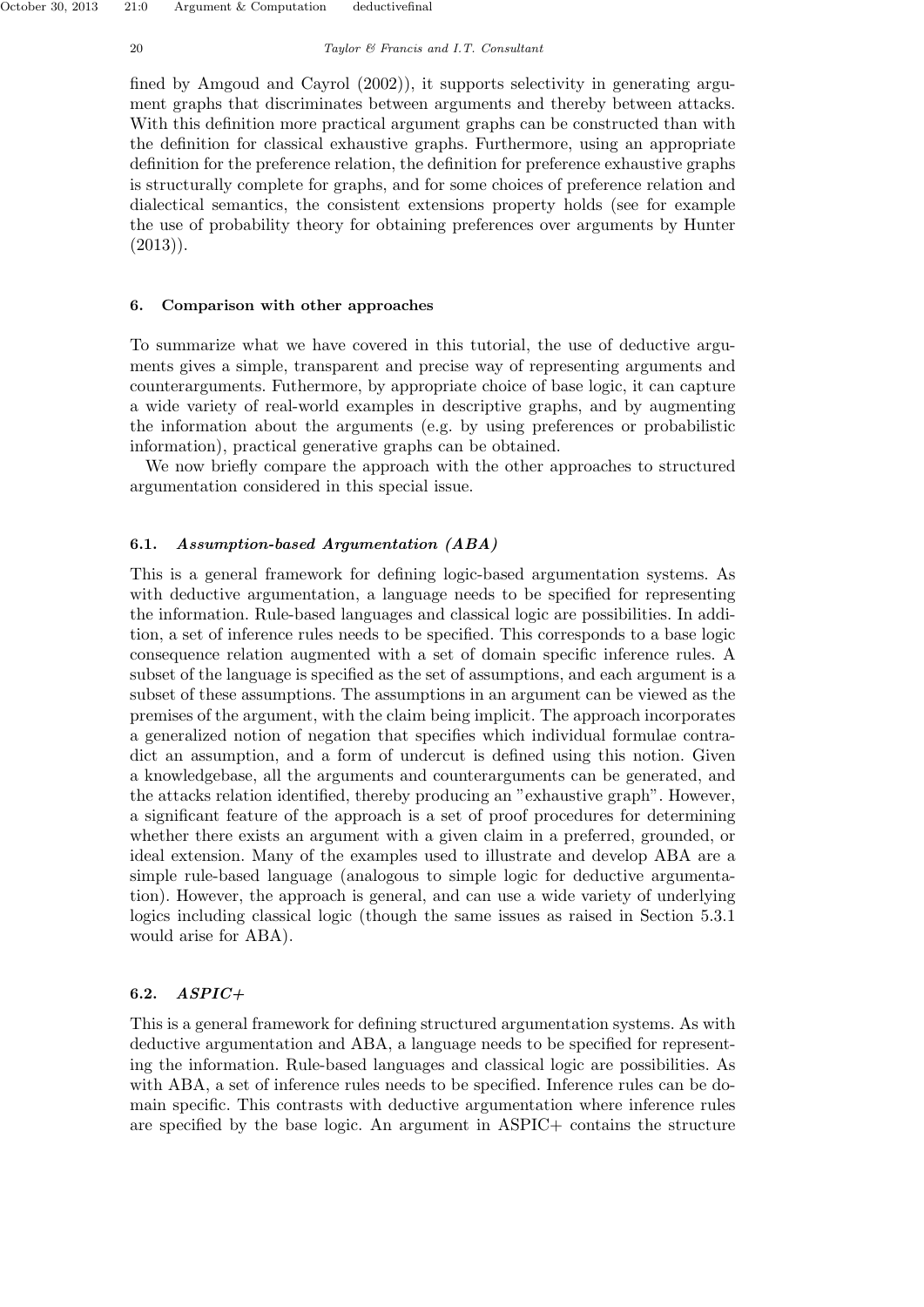of the proof used to obtain the claim from the premises, and so the same pair of premises and claim can potentially result in many arguments. The defeasibility of an argument based on a defeasible rule can come from a counterargument that attacks the use of defeasible rule. This is done via a naming mechanism for the rules, so an attacker of a defeasible rule has a claim that is the contrary (negation) of the name of that rule. The defeasibility of a defeasible rule can also come from counterarguments that either rebut or undercut (called undermine in AS-PIC+) an argument. ASPIC+ incorporates a preference relation over arguments which allows for some attacks to be ignored. Given a knowledgebase, all the arguments and counterarguments can be generated, and the attacks relation identified, thereby producing an "exhaustive graph". A main objective in the development of ASPIC+ is to identify conditions under which instantiations of ASPIC+ satisfy logical consistency and closure properties.

## 6.3. Defeasible logic programming (DeLP)

This is an approach to argumentation based on a logic programming language. Each argument is generated from the knowledgebase, which contains defeasible rules and strict rules, and these are used to form a tree of arguments and counterarguments: An argument for a claim of interest is used for the root, and then counterarguments to this root are children to this root, and then by recursion for each counterargument, the counterarguments to it are given as its children. The construction process imposes some consistency constraints, and ensures that no branch is infinite. This tree provides an exploration of the possible reasons for and against the root of the tree being a warranted argument. To compare the approach with that of deductive argumentation, each argument in DeLP can be viewed as a deductive argument where the base logic is a form of logic programming consequence relation, and each counterargument can be seen as a form of undercut, but the approach does not involve instantiating abstract argument graphs. A number of variants of DeLP have been proposed incorporating features such as variable strength arguments Martinez et al. (2008) and possibility theory Alsinet et al. (2008).

## 7. Further reading

We provide further reading on formalization of deductive arguments and counterarguments, properties of exhaustive graphs, the importance of selectivity in generating argument graphs, and on automated reasoning.

## 7.1. Deductive arguments and counterarguments

There have been a number of proposals for deductive arguments using classical propositional logic (Amgoud and Cayrol (2002), Besnard and Hunter (2001), Cayrol (1995), Gorogiannis and Hunter (2011)), classical predicate logic (Besnard and Hunter (2005)), description logic (Black et al. (2009), Moguillansky et al. (2010), Zhang and Lin (2013), Zhang et al. (2010)), temporal logic (Mann and Hunter (2008)), simple (defeasible) logic (Governatori et al. (2004), Hunter (2010)), conditional logic (Besnard et al. (2013)), and probabilistic logic (Haenni (1998, 2001), Hunter (2013)).

There has also been progress in understanding the nature of classical logic in computational models of argument. Various types of counterarguments have been proposed including rebuttals (Pollock (1987, 1992)), direct undercuts ((Cayrol (1995),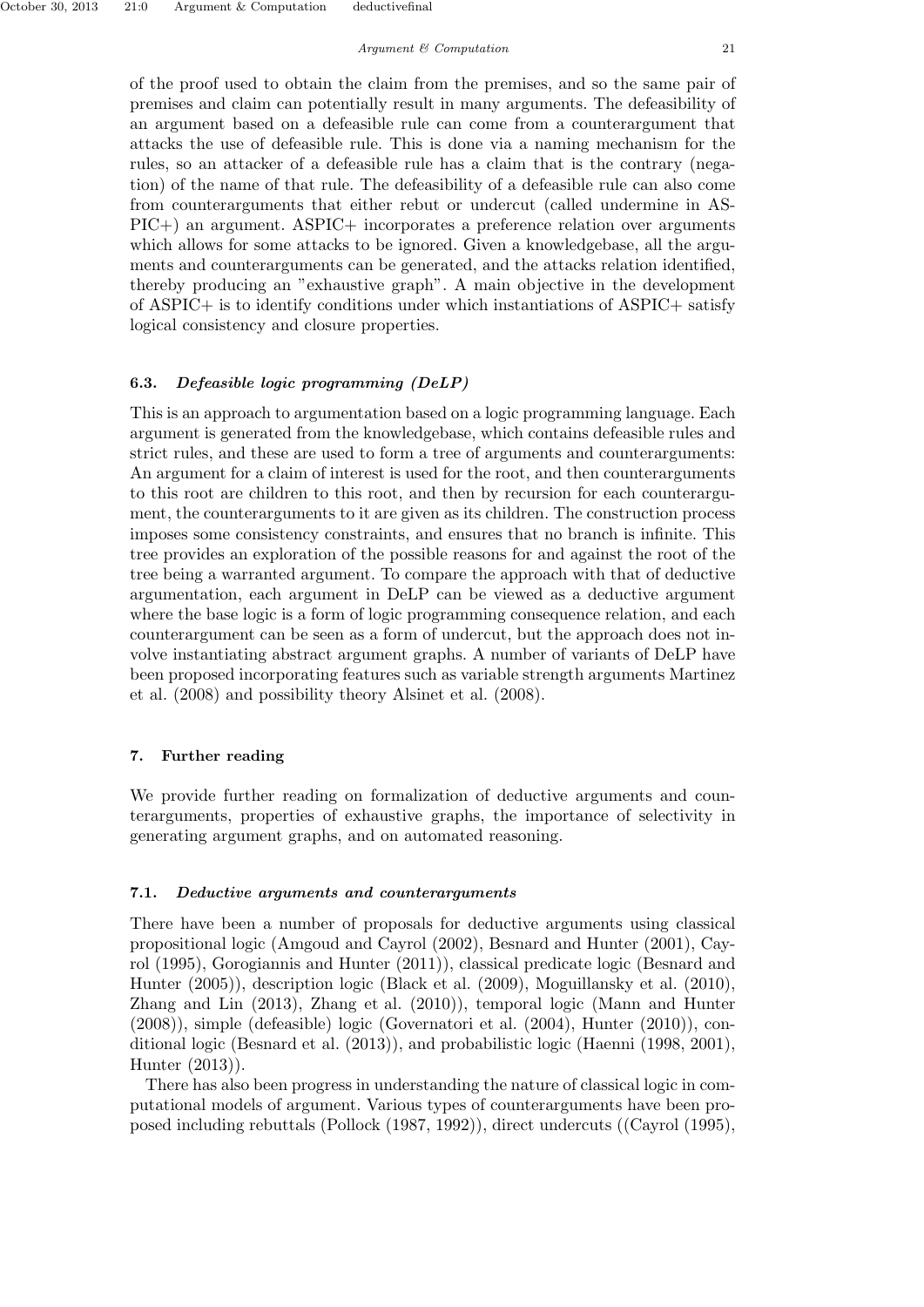Elvang-Gøransson and Hunter (1995), Elvang-Gøransson et al. (1993))), and undercuts and canonical undercuts (Besnard and Hunter (2001)). In most proposals for deductive argumentation, an argument  $A$  is a counterargument to an argument  $B$  when the claim of  $A$  is inconsistent with the support of  $B$ . It is possible to generalize this with alternative notions of counterargument. For instance, with some common description logics, there is not an explicit negation symbol. In the proposal for argumentation with description logics, Black et al. (2009) used the description logic notion of incoherence to define the notion of counterargument: A set of formulae in a description logic is incoherent when there is no set of assertions (i.e. ground literals) that would be consistent with the formulae. Using this, an argument  $A$  is a counterargument to an argument  $B$  when the claim of  $A$  together with the support of  $B$  is incoherent.

Meta-arguments for deductive argumentation was first proposed by Wooldridge et al. (2005), and the investigation of the representation of argument schemes in deductive argumentation was first proposed by Hunter (2008).

## 7.2. Properties of exhaustive argument graphs

In order to investigate how Dung's notion of abstract argumentation can be instantiated with classical logic, Cayrol (1995) presents results concerning stable extensions of argument graphs where the nodes are classical logic arguments, and the attacks are direct undercuts. As well as being the first paper to propose instantiating abstract argument graphs with classical arguments, it also showed how the premises in the arguments in the stable extension correspond to maximal consistent subsets of the knowledgebase, when the attack relation is direct undercut.

Insights into the options for instantiating abstract argumentation with classical logic can be based on postulates. Amgoud and Besnard (2009) have proposed a consistency condition and they examine special cases of knowledge bases and symmetric attack relations and whether consistency is satisfied in this context. Then Amgoud and Besnard (2010) extend this analysis by showing correspondences between the maximal consistent subsets of a knowledgebase and the maximal conflictfree sets of arguments.

Given the wide range of options for attack in classical logic, Gorogiannis and Hunter (2011) propose a series of desirable properties of attack relations to classify and characterize attack relations for classical logic. Furthermore, they present postulates regarding the logical content of extensions of argument graphs that may be constructed with classical logic, and a systematic study is presented of the status of these postulates in the context of the various combinations of attack relations and extension semantics.

Use of the notion of generative graphs then raises the question of whether for a specific logical argument system  $S$ , and for any graph  $G$ , there is a knowledgebase such that S generates G. If it holds, then it can be described as a kind of "structural" property of the system (Hunter and Woltran (2013)). If it fails then, it means that there are situations that cannot be captured by the system. The approach of simple exhaustive graphs is constructively complete for graphs, whereas the approach of classical exhaustive graphs is not.

Preferences have been introduced into classical logic argumentation, and used to instantiate abstract argumentation with preferences by Amgoud and Cayrol (2002). Amgoud and Vesic have shown how preferences can be defined so as to equate inconsistency handling in argumentation with inconsistency handling using Brewka's preferred sub-theories (Amgoud and Vesic (2010)).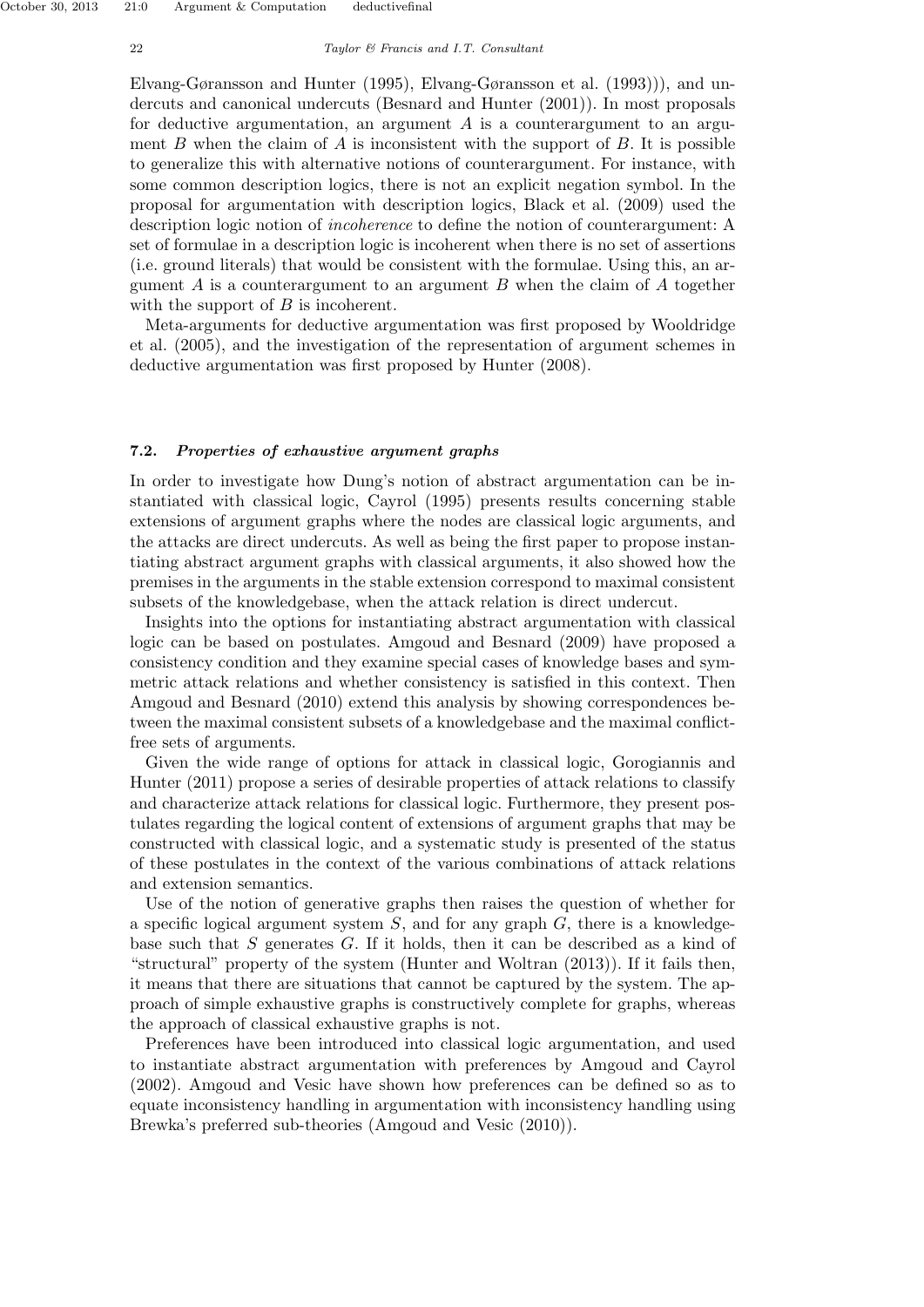## 7.3. Importance of selectivity in deductive argumentation

Some of the issues raised with classical exhaustive graphs (i.e. the lack of structural completeness, the failure of consistent extensions property for some choices of attack relation, and the correspondences with maximally consistent subsets of the knowledgebase) suggest that often we need a more sophisticated way of constructing argument graphs. In other words, to reflect any abstract argument graph in a logical argument system based on a richer logic, we need to be selective in the choice of arguments and counterarguments from those that can be generated from the knowledgebase. Furthermore, this is not just for theoretical interest. Practical argumentation often seems to use richer logics such as classical logic, and often the arguments and counterarguments considered are not exhaustive. Therefore, we need to better understand how the arguments are selected. For example, suppose agent 1 posits  $A_1 = \langle \{b, b \to a\}, a \rangle$ , and agent 2 then posits  $A_2 = \langle \{c, c \to \neg b\}, \neg b \rangle$ . It would be reasonable for this dialogue to stop at this point even though there are further arguments that can be constructed from the public knowledge such as  $A_3 = \langle \{b, c \to \neg b\}, \neg c \rangle$ . So in terms of constructing the constellation of arguments and counterarguments from the knowledge, we need to know what are the underlying principles for selecting arguments.

Selectivity in argumentation is an important and as yet under-developed topic (Besnard and Hunter (2008)). Two key dimensions are selectivity based on objectlevel information and selectivity based on meta-level information.

- Selectivity based on object-level information In argumentation, objectlevel information is the information in the premises and claims of the arguments. So if these are generated by deductive reasoning from a knowledgebase, then the object-level information is the information in the knowledgebase. Selectivity based on object-level information is concerned with having a more concise presentation of arguments and counterarguments in an argument graph without changing the outcome of the argumentation. For instance, a more concise presentation can be obtained by removing structurally equivalent arguments or by using focal graphs (as discussed in Section 5.3.1).
- Selectivity based on meta-level information In argumentation, meta-level information is the information about the arguments and counterarguments (e.g. certainty and sources of the premises in arguments) and information about the participants or audience of the argumentation (e.g. the goals, beliefs, or biases of the audience). Selectivity based on meta-level information is concerned with generating an argument graph using the meta-level information according to sound principles. By using this extra information, a different argument graph may be obtained than would be obtained without the extra information. For instance, with a preference relation over arguments which is a form of meta-level information, preference-based argumentation offers a principled way of generating an argument graph that has potentially fewer attacks between arguments than obtained with the classical exhaustive argument graph (as discussed in Section 5.3.2).

Various kinds of meta-level information can be considered for argumentation including preferences over arguments, weights on arguments, weights on attacks, a probability distribution over models of the language of the deductive argumentation, etc. The need for meta-level information also calls for better modeling of the audience, of what they believe, of what they regard as important for their own goals, etc, are important features of selectivity (see for example Hunter (2004b,a)). Consider a journalist writing a magazine article on current affairs. There are many arguments and counterarguments that could be included, but the writer is selec-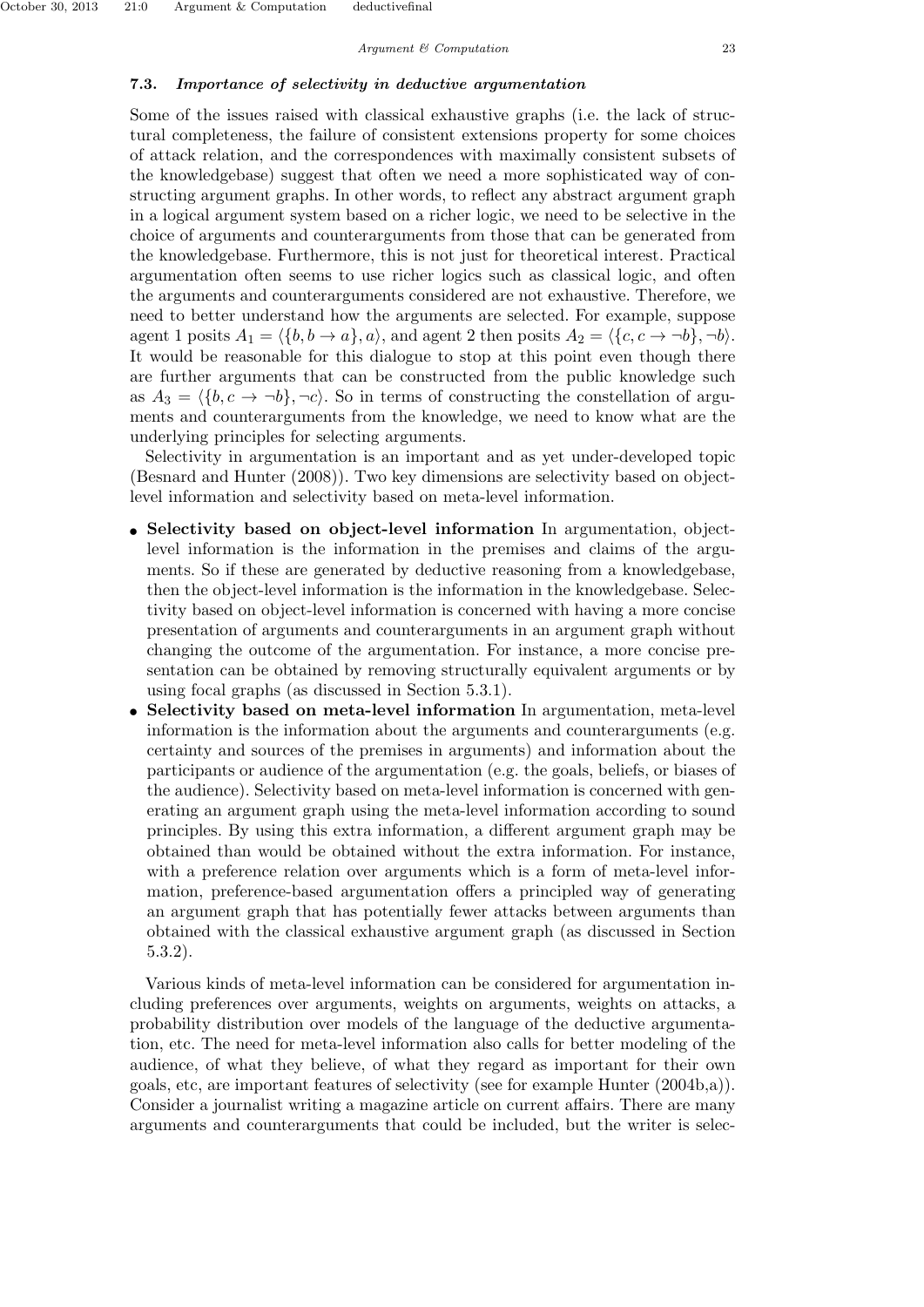tive. Selectivity may be based on what the likely reader already believes and what they may find interesting. Or, consider a lawyer in court, again there may be many arguments and counterarguments, that could be used, but only some will be used. Selection will in part be based on what could be believed by the jury, and convince them to take the side of that lawyer. Or, consider a politician giving a speech to an audience of potential voters. Here, the politician will select arguments based on what will be of more interest to the audience. For instance, if the audience is composed of older citizens, there may be more arguments concerning healthcare, whereas is the audience is composed of younger citizens, there may be more arguments concerning job opportunities. So whilst selectivity is clearly important in real-world argumentation, we need principled ways of bring selectivity into structured argumentation such as that based on deductive argumentation.

## 7.4. Automated reasoning for deductive argumentation

For argumentation, it is computationally challenging to generate arguments from a knowledgebase with the minimality constraints using classical logic. If we consider the problem as an abduction problem, where we seek the existence of a minimal subset of a set of formulae that implies the consequent, then the problem is in the second level of the polynomial hierarchy (Eiter and Gottlob (1995)). The difficult nature of argumentation has been underlined by studies concerning the complexity of finding individual arguments (Parsons et al. (2003)), the complexity of some decision problems concerning the instantiation of argument graphs with classical logic arguments and the direct undercut attack relation (Wooldridge et al. (2006)), and the complexity of finding argument trees (Hirsch and Gorogiannis (2009)). Encodation of these tasks as quantified Boolean formulae also indicate that development of algorithms is a difficult challenge (Besnard et al. (2009)), and Post's framework, has been used to give a breakdown of where complexity lies in logic-based argumentation (Creignou et al. (2011)).

Despite the computational complexity results, there has been progress in developing algorithms for constructing arguments and counterarguments. One approach has been to adapt the idea of connection graphs to enable us to find arguments. A connection graph (Kowalski. (1975, 1979)) is a graph where a clause is represented by a node and an arc  $(\phi, \psi)$  denotes that there is a disjunct in  $\phi$  with its complement being a disjunct in  $\psi$ . Essentially this graph is manipulated to obtain a proof by contradiction. Furthermore, finding this set of formulae can substantially reduce the number of formulae that need to be considered for finding proofs for a claim, and therefore for finding arguments and canonical undercuts. Versions for full propositional logic, and for a subset of first-order logic, have been developed and implemented (Efstathiou and Hunter (2011)).

Another approach for algorithms for generating arguments and counterarguments (canonical undercuts) have been given in a proposal that is based on a SAT solver (Besnard et al. (2010)). This approach is based on standard SAT technology and it is also based on finding proofs by contradiction

## Acknowledgements

The authors are very grateful to Henry Prakken for some very interesting and valuable discussions on the nature of deductive argumentation. The second author is also grateful to Schloss Dagstuhl, and the organizers and participants of the seminar on Belief Change and Argumentation in Multi-Agent Scenarios (Seminar 13231), for giving him the opportunity to discuss some of the ideas in this tutorial.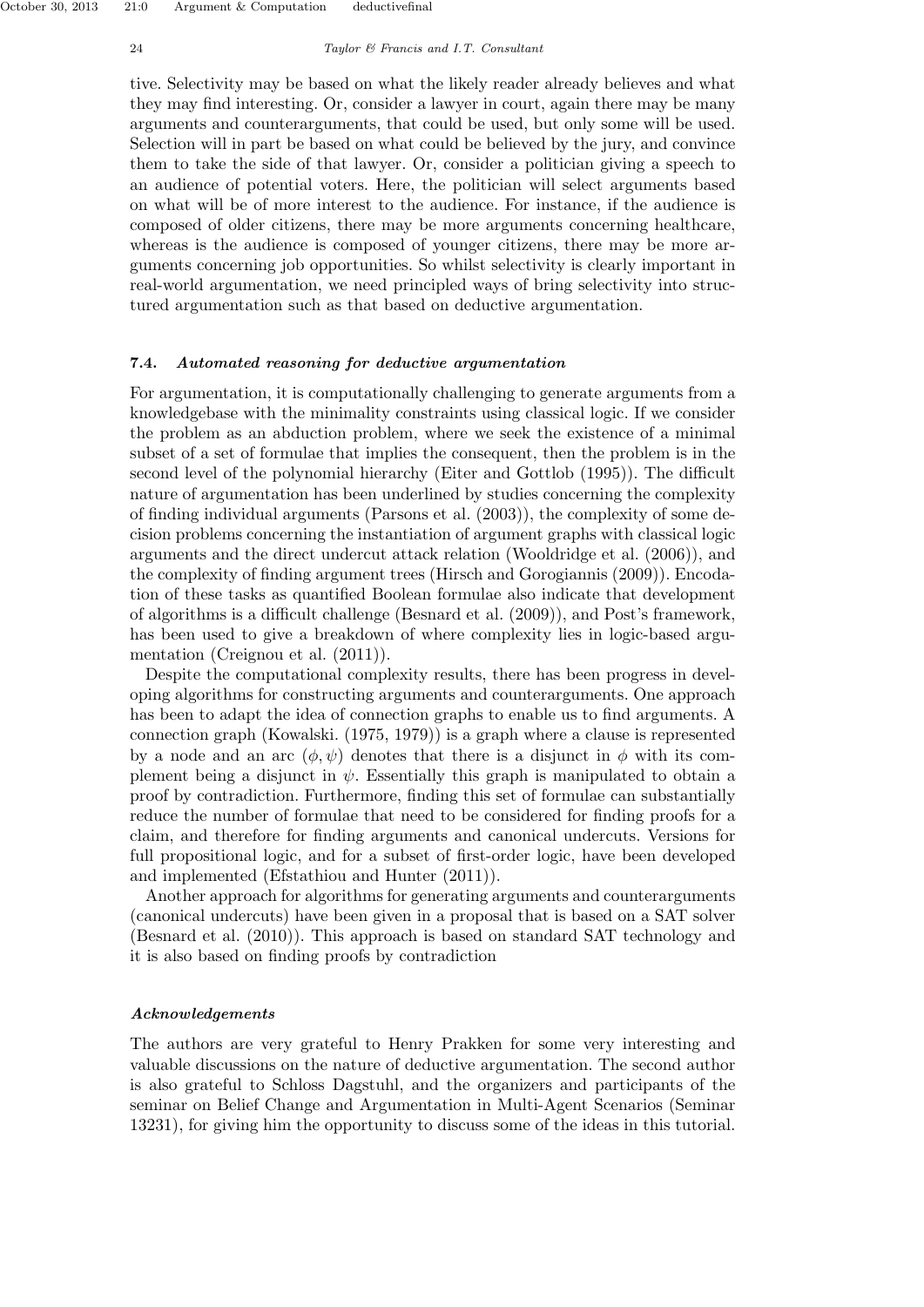#### REFERENCES 25

#### References

- Alsinet, T., Chesñevar, C., Godo, L., and Simari, G. (2008), "A logic programming framework for possibilistic argumentation: Formalization and logical properties," Fuzzy Sets and Systems, 159, 1208–1228.
- Amgoud, L., and Besnard, Ph. (2009), "Bridging the Gap between Abstract Argumentation Systems and Logic," in Proceedings of the Third International Conference on Scalable Uncertainty Management (SUM'09), eds. L. Godo and A. Pugliese, Vol. 5785 of Lecture Notes in Computer Science, Springer, pp. 12–27.
- Amgoud, L., and Besnard, Ph. (2010), "A formal analysis of logic-based argumentation systems," in Proceedings of the Fourth International Conference on Scalable Uncertainty Management (SUM'10), eds. A. Deshpande and A. Hunter, Vol. 6379 of Lecture Notes in Computer Science, Springer, pp. 42–55.
- Amgoud, L., Besnard, P., and Vesic, S. (2011), "Identifying the core of logic-based argumentation systems," in IEEE 23rd International Conference on Tools with Artificial Intelligence, (ICTAI'11), IEEE, pp. 633–636.
- Amgoud, L., and Cayrol, C. (2002), "A reasoning model based on the production of acceptable arguments," Annals of Mathematics and Artificial Intelligence, 34, 197–215.
- Amgoud, L., and Vesic, S. (2010), "Handling inconsistency with preference-based argumentation," in Proceedings of the 4th International Conference on Scalable Uncertainty Management (SUM'10), eds. A. Deshpande and A. Hunter, Vol. 6379 of Lecture Notes in Computer Science, Springer, pp. 56–69.
- Baroni, P., and Giacomin, M. (2007), "On principle-based evaluation of extension-based argumentation semantics," Artificial Intelligence, 171, 675–700.
- Besnard, P., Gregoire, E., Piette, C., and Raddaoui, B. (2010), "Mus-based generation of arguments and counter-arguments," in Proceedings of the 11th IEEE International Conference on Information Reuse and Integration (IRI'10), IEEE Press, pp. 239–244.
- Besnard, P., Gregoire, E., and Raddaoui, B. (2013), "A conditional logic-based argumentation framework," in Proceedings of the 7th International Conference on Scalable Uncertainty Management (SUM'13), eds. W. Liu, V. Subrahmanian and J. Wijsen, Vol. 7958 of Lecture Notes in Computer Science, Springer, pp. 44–56.
- Besnard, P., and Hunter, A. (2001), "A logic-based theory of deductive arguments," Artificial Intelligence, 128, 203–235.
- Besnard, P., and Hunter, A. (2005), "Practical first-order argumentation," in Proceedings of the 20th American National Conference on Artificial Intelligence (AAAI'2005), MIT Press, pp. 590–595.
- Besnard, P., and Hunter, A., *Elements of Argumentation*, MIT Press (2008).
- Besnard, P., Hunter, A., and Woltran, S. (2009), "Encoding deductive argumentation in quantified boolean formulae," Artificial Intelligence, 173, 1406–1423.
- Black, E., Hunter, A., and Pan, J. (2009), "An Argument-based Approach to Using Multiple Ontologies," in Third International Conference on Scalable Uncertainty Management (SUM'09), Vol. 5785 of Lecture Notes in Computer Science, Springer, pp. 68–79.
- Cayrol, C. (1995), "On the Relation between Argumentation and Non-monotonic Coherence-Based Entailment," in Proceedings of the Fourteenth International Joint Conference on Artificial Intelligence (IJCAI'95), pp. 1443–1448.
- Creignou, N., Schmidt, J., Thomas, M., and Woltran, S. (2011), "Complexity of logic-based argumentation in Post's framework," Argument & Computation, 2, 107-129.
- Dung, P. (1995), "On the acceptability of arguments and its fundamental role in nonmonotonic reasoning, logic programming, and n-person games," Artificial Intelligence, 77, 321-357.
- Efstathiou, V., and Hunter, A. (2011), "Algorithms for generating arguments and counterarguments in propositional logic," International Journal of Approximate Reasoning, 52, 672–704.
- Eiter, T., and Gottlob, G. (1995), "The Complexity of Logic-Based Abduction," Journal of the ACM, 42, 3–42.
- Elvang-Gøransson, M., and Hunter, A. (1995), "Argumentative logics: Reasoning with classically inconsistent information," Data & Knowledge Engineering, 16, 125-145.
- Elvang-Gøransson, M., Krause, P., and Fox, J. (1993), "Acceptability of arguments as 'logical uncertainty'," in Proceedings of the European Conference on Symbolic and Quantitative Approaches to Reasoning and Uncertainty (ECSQARU'93), eds. M. Clarke, R. Kruse and S. Moral, Vol. 747 of Lecture Notes in Computer Science, Springer, pp. 85–90.
- García, A., and Simari, G. (2004), "Defeasible logic programming: An argumentative approach," Theory and Practice of Logic Programming, 4, 95–138.
- Gorogiannis, N., and Hunter, A. (2011), "Instantiating abstract argumentation with classical logic arguments: Postulates and properties," Artificial Intelligence, 175, 1479–1497.
- Governatori, G., Maher, M., Antoniou, G., and Billington, D. (2004), "Argumentation Semantics for Defeasible Logic," Journal of Logic and Computation, 14, 675–702.
- Haenni, R. (1998), "Modelling uncertainty with propositional assumptions-based systems," in Applications of Uncertainty Formalisms, Vol. 1455 of Lecture Notes in Computer Science, Springer, pp. 446–470.
- Haenni, R. (2001), "Cost-bounded argumentation," International Journal of Approximate Reasoning, 26, 101–127.
- Hirsch, R., and Gorogiannis, N. (2009), "The Complexity of the Warranted Formula Problem in Propositional Argumentation," Journal of Logic and Computation, 20, 481–499.
- Hunter, A. (2004b), "Making argumentation more believable," in Proceedings of the 19th National Conference on Artificial Intelligence (AAAI 2004), MIT Press, pp. 269–274.
- Hunter, A. (2004a), "Towards higher impact argumentation," in Proceedings of the 19th National Conference on Artificial Intelligence (AAAI 2004), MIT Press, pp. 275–280.
- Hunter, A. (2008), "Reasoning about the appropriateness of proponents for arguments," in Proceedings of the 23rd AAAI Conference on Artificial Intelligence (AAAI'08), MIT Press, pp. 89–94.
- Hunter, A. (2010), "Base logics in argumentation," in Proceedings of the 3rd Conference on Computational Models of Argument (COMMA'10), eds. P. Baroni, F. Cerutti, M. Giacomin and G. Simari, Vol. 216